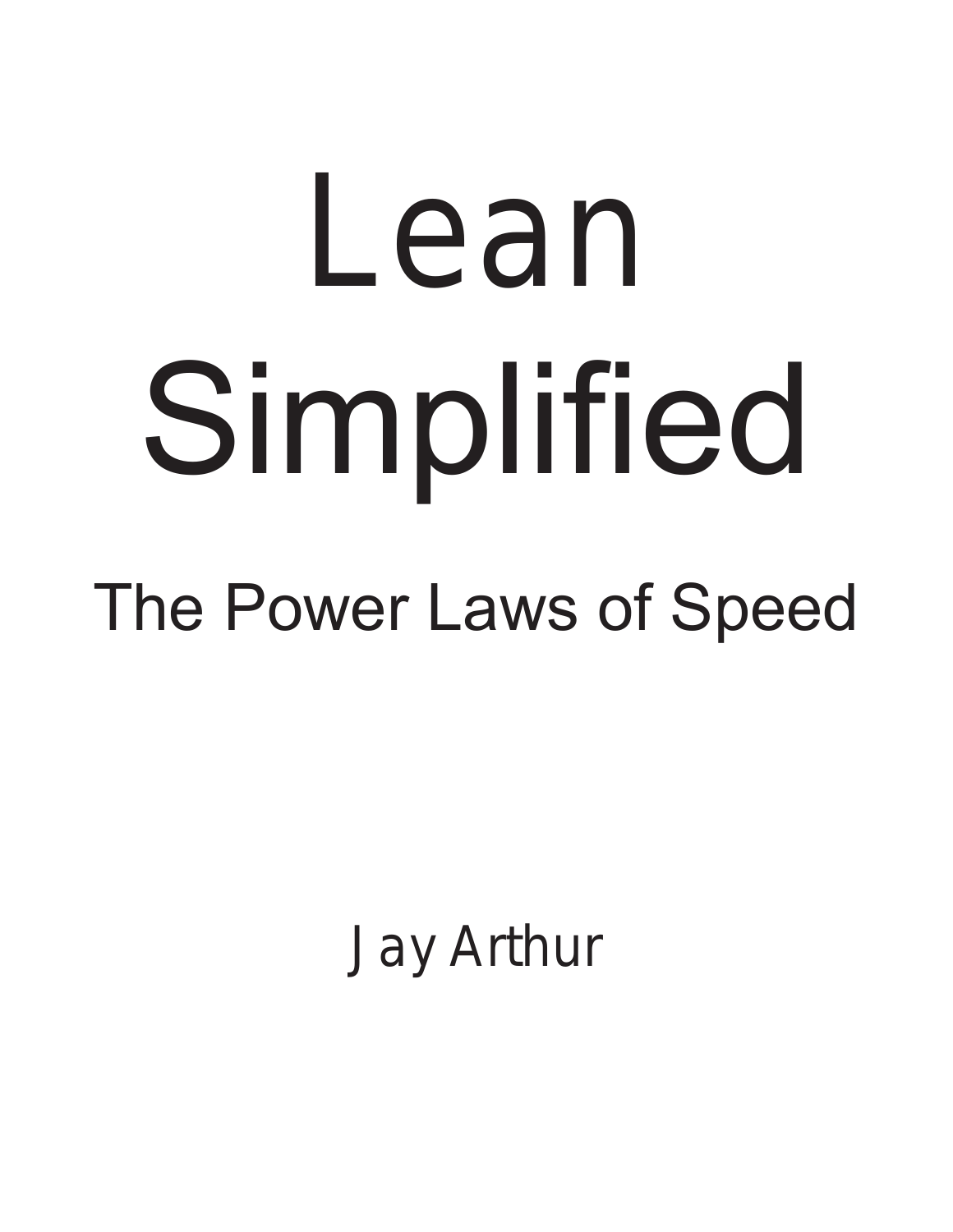Lean Simplified © 2015 by Jay Arthur



Developers of the QI Macros® SPC Software for Excel 2696 S. Colorado Blvd., Suite 555 Denver, CO 80222 (888) 468-1537 or (303) 756-9144 (phone) (888) 468-1536 or (303) 753-3107 (fax) [info@qimacros.com]({���ԢaIze=α��9���+h1��6�w�����l�q<�dMp) [www.qimacros.com](Щ؈A�O%����k|�U:]
����,�R2�<�uZr9x��R+T�)

Upgrade Your KnowWare®!

All rights reserved. Permission to reprint quotes and excerpts in company or business periodicals (magazines or newsletters) is given and encouraged with the following credit line: "reprinted from *Lean Simplified*, by Jay Arthur, (888) 468-1537, qimacros.com."

#### **Support**

Contact KnowWare via the phone, fax, or email above with any questions you have about this book or about using the QI Macros.

#### **Also by Jay Arthur**

*[Breakthrough Improvement with QI Macros and Excel]({��}��C��QK~9�7��ŉx��l�x�7������˥*l�2�Lv.��ij�]��{�v��J��o�׾PoQ�d�����
��Vb,�"	;nN9!��s��vuMe�B��ؤ�),* McGraw Hill, ©2014 *[Lean Six Sigma DeMYSTiFieD](���ρ�w�ğ���w�:��e=5Dl�2��Y��ʙZ�8�o�t���a�!���w�j��$���b:������T�43I�*M~���)*, A Self Teaching Guide, 2nd Edition, McGraw Hill, ©2011 *Lean Six Sigma for Hospitals*, *[Simple Steps to Fast, Affordable, Flawless Healthcare](���H�0:�k�
7�F.߽�M��)��� !#k��k���@�%����Y ���,�i�,�hd@-|�Y�Ǒ���kRAf�>�_�+dQIԋ���G��U�)*, McGraw Hill, ©2011

#### **Training Resources**

Free downloads available from [qimacros.com/trial/30-day](���Ŏk�����iK�cƵ�J�r�bO�~j��B��!LF/Ry����y�{(]ɫ�z��l(n?�)

- QI Macros SPC Software for Excel 30-day Trial
- QI Macros User Guide
- •

Other Free Resources:

- QI Macros Training and Resources: [qimacros.com/free-resources/qimacros-training/](cW��g��]XM�I�g��r��	\� ����n�)���6�1�~-�/7�F��_�)�)��0L�����v4@�ˋ��y)
- Lean Six Sigma Yellow Belt Training at [lssyb.com](���8��[���,8�<O�&��)W�Ү%}����Sv���rp�����:X;Lz�/��W삚s!MK�[�n�F���|żܾ��Ӝ�">>��1�)
- QI Macros Technical Support: [qimacros.com/support/qi-macros-tech-support](��-u����<��Lhж��BW��ݖb�#Jn�K�h�-a��VJ��cy*��|��Z��O�l��z�OՓ��[E��)

Six Sigma is a registered trade and service mark of Motorola, Inc.

Vs:0815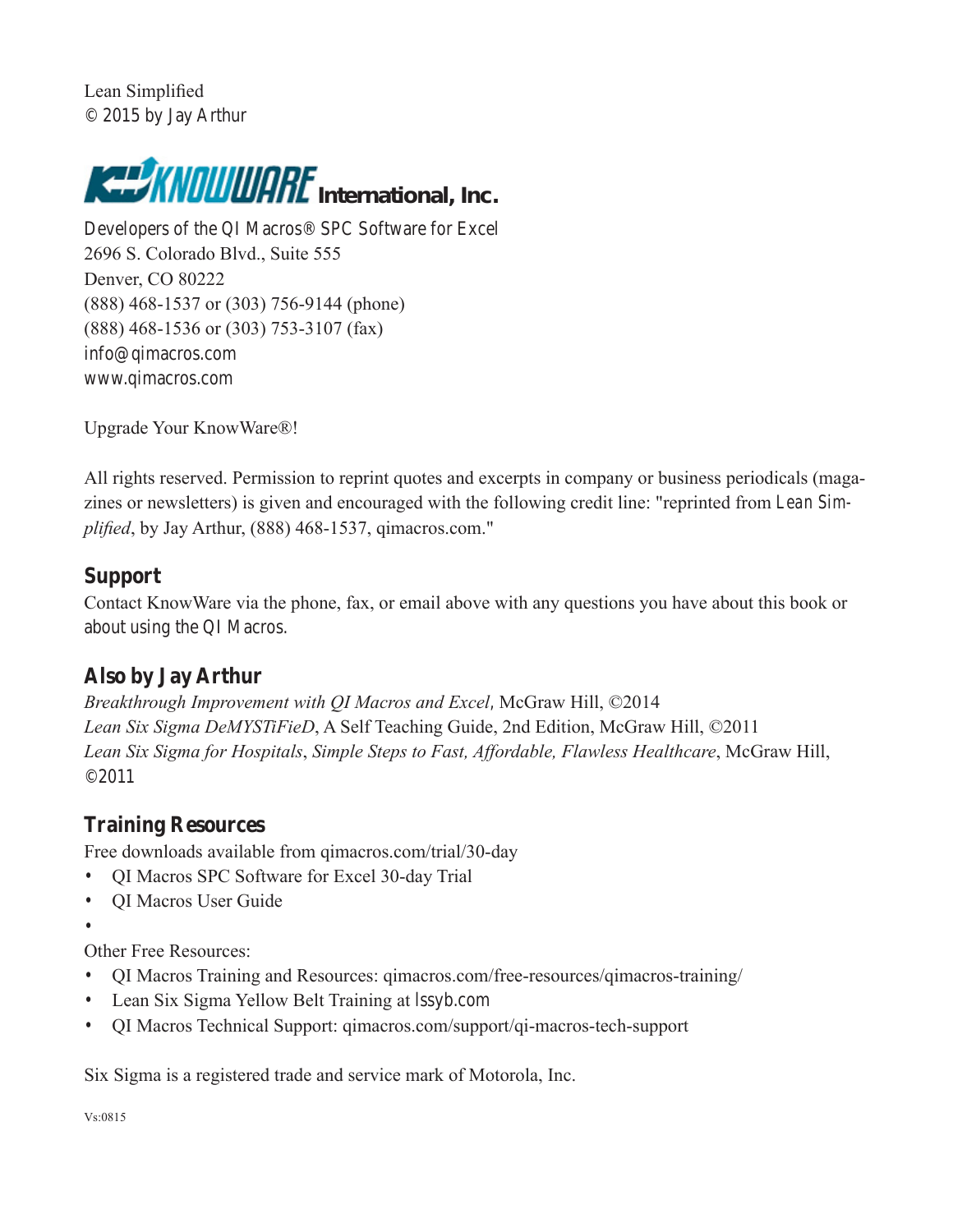### **Lean Simplified Table of Contents**

| You must change the                                                       | <b>Lean Simplified</b>                       |                |
|---------------------------------------------------------------------------|----------------------------------------------|----------------|
| wiring in your mind                                                       | The Power Laws of Speed                      | $\overline{2}$ |
| from make-and-sell<br>(which has been                                     | The Origins of Lean                          | 3              |
| deeply imprinted into                                                     | The Origins of Lean                          | $\overline{4}$ |
| your thinking) to a                                                       | You Already Understand Lean                  | 5              |
| different mode $-$                                                        | <b>Creating Value</b>                        | 6              |
| sense-and-respond. It<br>requires shifting from<br>a product-centric to a | Establish the Voice of the Customer          | $\overline{7}$ |
|                                                                           | The Eight Speed Bumps of Lean                | 8              |
| customer-centric way                                                      | The Antidote to Waste                        | 9              |
| of looking at things.                                                     | <b>Pull vs Push</b>                          | 10             |
| Stephan Haeckel                                                           | <b>Redesigning for One Piece Flow</b>        | 11             |
| <b>Adaptive Enterprise</b>                                                | Spaghetti Diagrams                           | 12             |
|                                                                           | <b>Cells vs Silos</b>                        | 13             |
|                                                                           | Map the Value Stream                         | 14             |
|                                                                           | <b>Identify the Non-Value Added Elements</b> | 15             |
|                                                                           | <b>Standardized Work</b>                     | 16             |
|                                                                           | <b>Lean Problem Solving</b>                  | 17             |
|                                                                           | What to do?                                  | 18             |
|                                                                           | <b>Next Steps</b>                            | 19             |
|                                                                           | <b>Glossary</b>                              | 20             |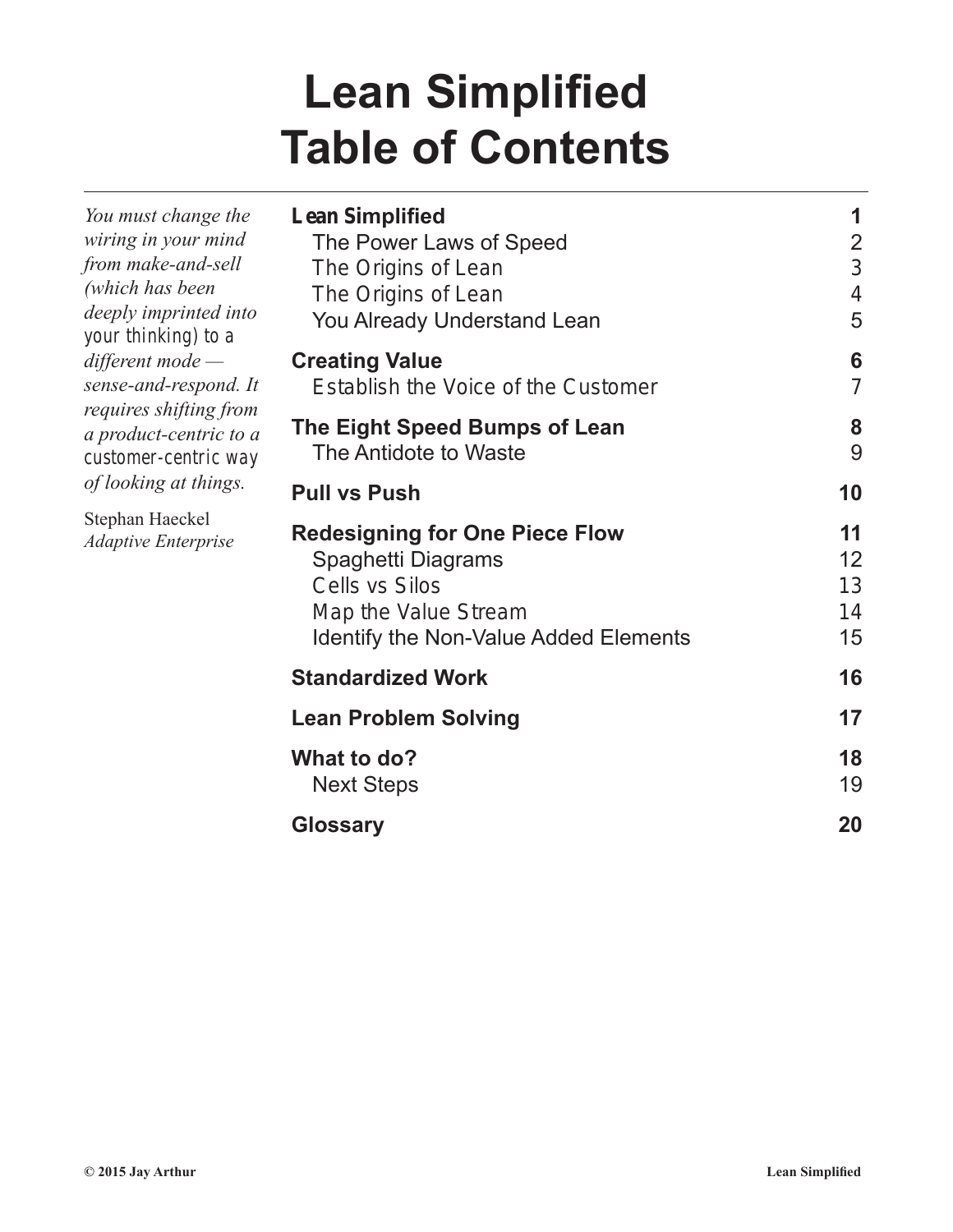### **Lean Simplified The Fast Eat The Slow!**

*Increasingly unpredictable and rapid change follows unavoidably from doing business in an Information Age. The only kind of strategy that makes sense in the face of unpredictable change is a strategy to become adaptive.*

Stephan Haeckel *Adaptive Enterprise* *Being fast has less to do with working longer or harder than with the things you stop doing and how you remove speed bumps!*  - Jason Jennings and Lawrence Haughton

### **The Economies of Speed**

Customers today demand speed and customized solutions. I don't know about you, but I grew up on the wisdom of Henry Ford: mass production and the *economies of scale*. But while I was learning about Ford in the 50's, Toyota was mastering the art of *lean production* and the *economies* of speed.

### **Speed is not Haste**

You don't have to work harder or faster to gain more speed. Speed involves removing every speed bump, barrier, and obstacle from your path. It also involves shedding excess weight along the way.

### **Slow is not a virtue**

Slow people believe that their businesses are unique. Their products may be unique, but the processes used to create them are not. Every business process suffers from two unwanted by-products:

- **Defects**
- **Delay** which has three components:
	- 1. The time to complete large batches of product
	- 2. Rework of defects
	- 3. Decision making

The only thing that cannot be converted to lean and quick changeover is corporate culture. It took Toyota 35 years; you will not do it overnight.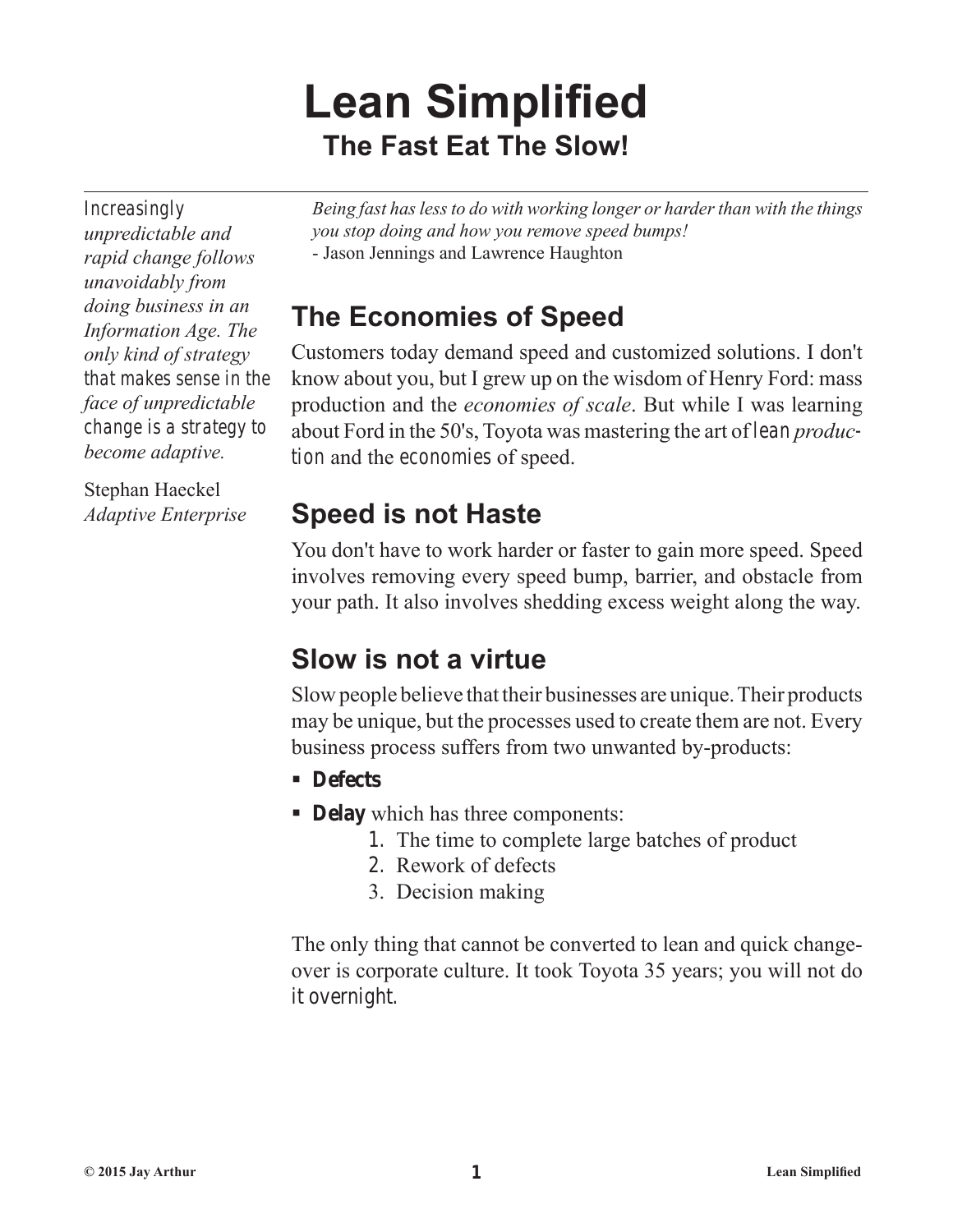# The Power Laws of Speed

*If you can't quickly take throughput times down by half in product development, 75 percent in order processing, and 90 percent in physical production, you are doing something wrong.*

James P. Womack and Daniel T. Jones, *Lean Thinking*

When you shorten lead times and focus on keeping production lines easily changeable, you actually get higher quality, faster response times, better productivity, and better use of equipment and space.

At the end of 2003, Toyota's annual profit, at \$8.3 Billion, was larger than GM, Chrysler, and Ford combined.

Typical results from implementing lean thinking:

- 90% reduction in lead times
- 90% reduction in all inventories
- $\blacksquare$  100% increase in productivity
- 50% reduction in errors
- **Fewer injuries**

#### **The 5% Rule**

The actual time required to produce a product or deliver a service is *only 5 percent of the total elapsed time*.

#### **The 25-2-20 Rule**

Every 25 percent reduction in elapsed time will *double productivity and reduce costs by 20 percent*.

#### **The 3x2 Rule**

Companies that routinely reduce the elapsed time to deliver enjoy *growth rates three times the average with twice the profit margins*.

#### **Customers will pay a premium for speed.**

**Inshoring:** Oddly enough, when you go lean, you no longer need to offshore work which, by design, requires large inventories be shipped for weeks over oceans and then transported from ports on the coast.

**Economic Bounce:** About half of the downswing in any economy is caused by companies and customers working off finished inventories that were built up earlier by mass production. In a lean economy, there are no inventories to work off.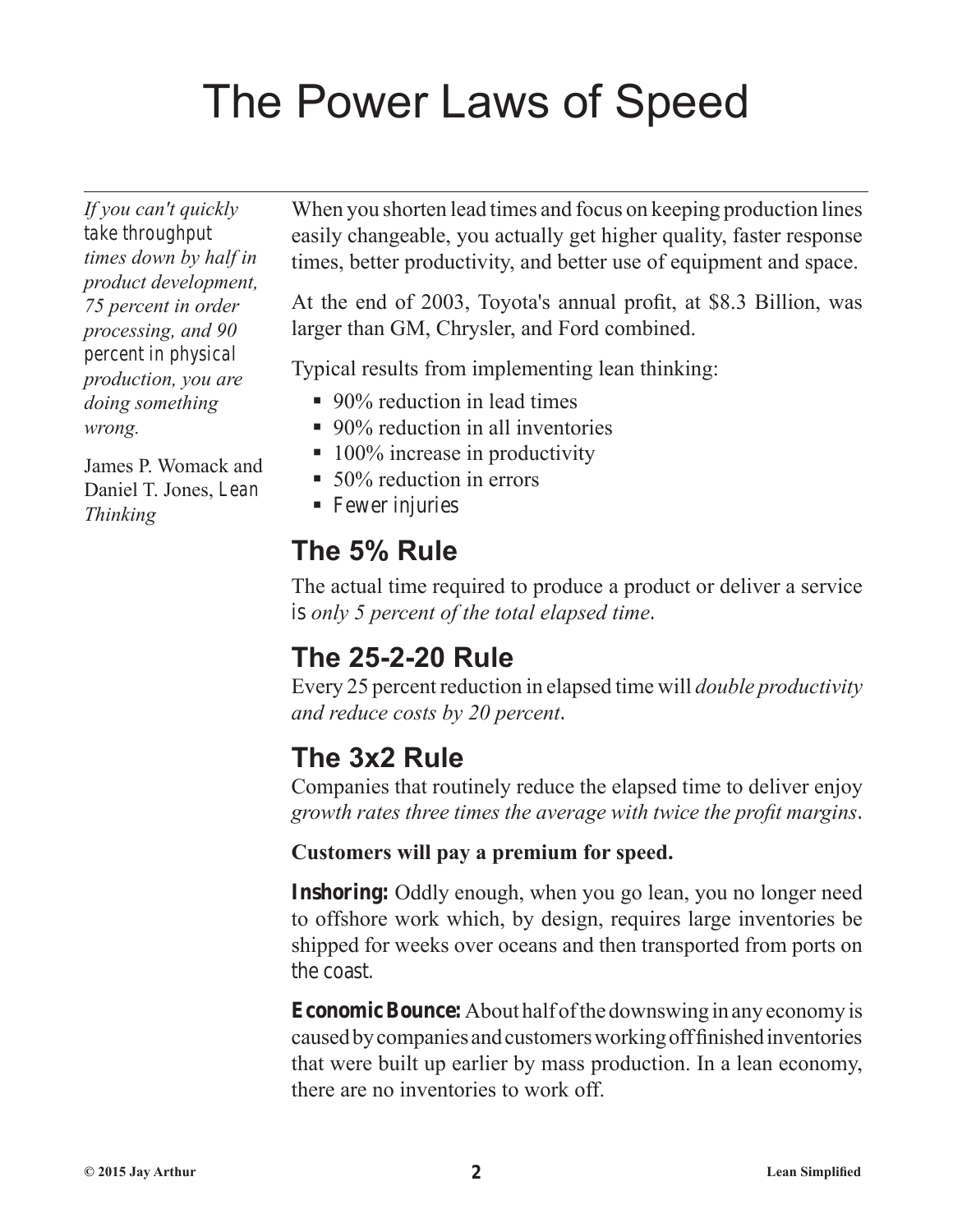# The Origins of Lean

### **Case Study**

Toyota's annual profit in 2003 was larger than the combined earnings of GM, Chrysler, and Ford.

New cars take 12 months or less to design vs 2-3 years elsewhere.

Toyota and Lexus lead in defects per vehicle (25 per 100 cars [0.25 per carl vs  $50+$  per 100 in other companies).

Jeffrey Liker, *The Toyota Way*

Lean thinking originated at Toyota with the Toyota Production System (TPS). The original ideas were formulated by Sakichi Toyoda in the 1920s and 1930s. Taiichi Ohno began to implement these ideas in the 1940s but only made the leap to full implementation in the 1950s.

Many of the principles of lean came from a surprising source: American supermarkets where small quantities of a vast selection of inventory is replenished as customers "pull" them off the shelf. This is the kanban system.

The hardest part of learning to think lean is abandoning old ideas about economies of scale and mass production. These are basically "push" systems based on *projected* customer demand. Quality is "inspected" into the product. These "batch-and-queue," push system ideas must be the first casualties of the lean transformation.

In lean, quality, productivity and low cost come from producing small batches (ideally one) of a given product, start-to-finish without any piles of partially finished goods.

The principles of lean are pretty simple, whether you apply them to manufacturing, service, or administration.

### **Core Ideas**

- **1. Determine and create value**: What does the customer want?
- **2. Use "pull" instead of "push" systems** to avoid overproduction. Inventories hide problems and inefficiencies.
- **3. One piece flow:** Make the work "flow," so that there are no interruptions and no wasted time or materials.
- **4. Eliminate the speed bumps caused by waste** using the five S's—sort, straighten, shine, standardize, and sustain.
- **5. Use the "five whys?" and Six Sigma problem solving** to eliminate defects.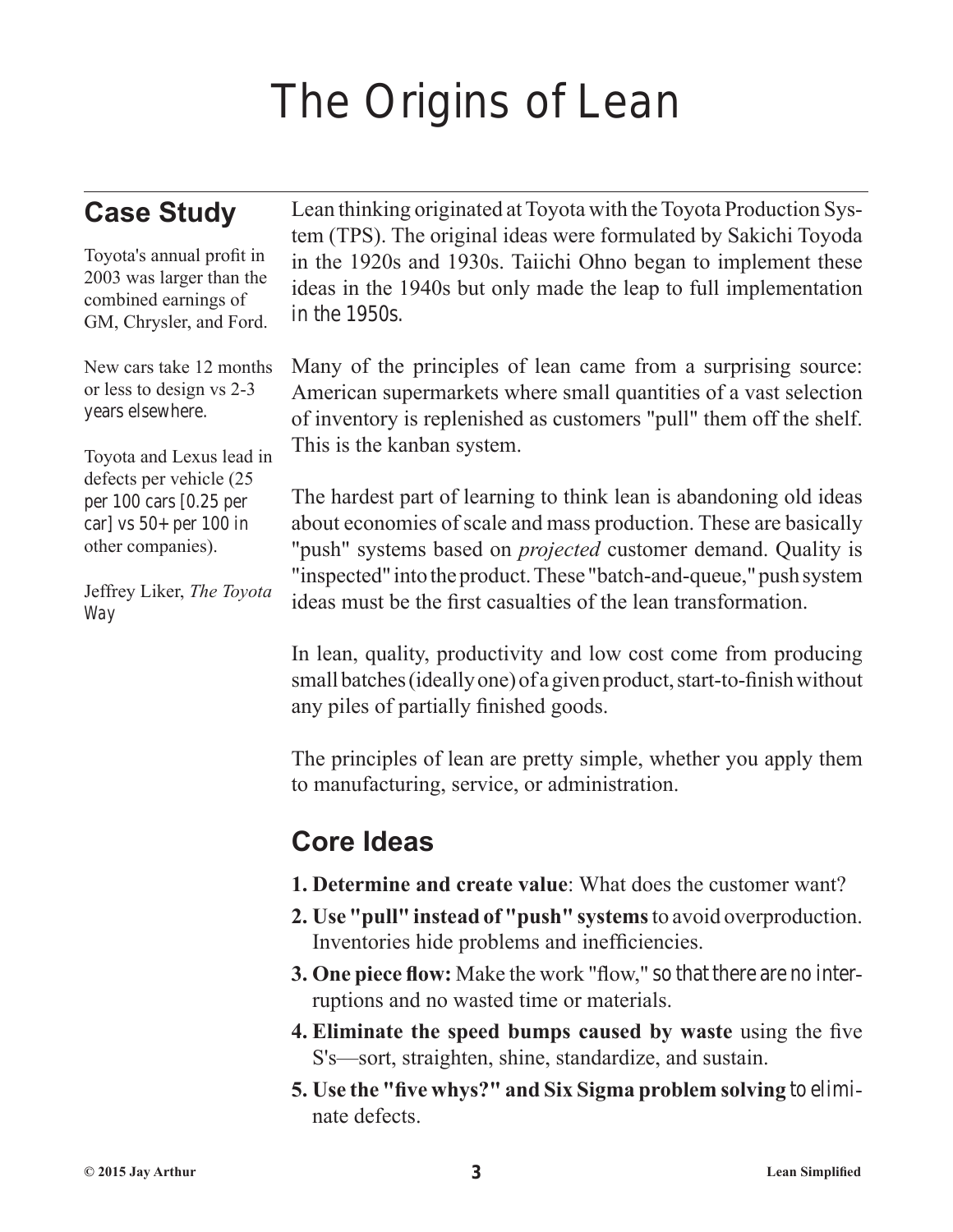# The Origins of Lean

### **Case Study**

Toyota worked with one supplier that reduced:

- Lead-time by  $46%$
- WIP inventory, 83%
- Finished goods inventory, 91%
- Overtime, 50%
- And increased productivity by 83%.

Jeffrey Liker, *The Toyota Way*

### **What's weird about this kind of thinking?**

- 1. Sometimes the best thing you can do is to **stop making stuff.**  Unused inventory is waste.
- 2. The top priority is to produce products at the rate of customer demand, not keep workers busy.
- 3. It's usually best to work out a process manually first before adding technology.
- 4. Create a small inventory of finished goods to level out the production schedule.
- 5. The more inventory you have, the less likely you will have what you need!

### **Lean vs Mass Production**

The old models of business required stability, not the unpredictable nature of today's markets. In the good old days, you could make and sell products using some sort of strategic planning. In the volatile, ever-changing marketplace of today, however, you must be able to rapidly sense what customers want and respond to their needs quickly.

| <b>Lean Production</b> | <b>Mass Production</b>                    |
|------------------------|-------------------------------------------|
| Build to order         | Make and sell                             |
| Economies of speed     | Economies of scale                        |
| Effective              | Efficient                                 |
| Pull (from customer)   | Push (to customer)                        |
| Small lots             | Large batches                             |
| Quick changeover       | Changeover unimportant                    |
| Production cells       | <b>Functional silos</b>                   |
| Right-sized machines   | Big, fast machines; interchangeable parts |
| Fast to respond        | Slow to change                            |
| Adaptive               | Rigid, inflexible                         |
| General knowledge      | Specialized knowledge                     |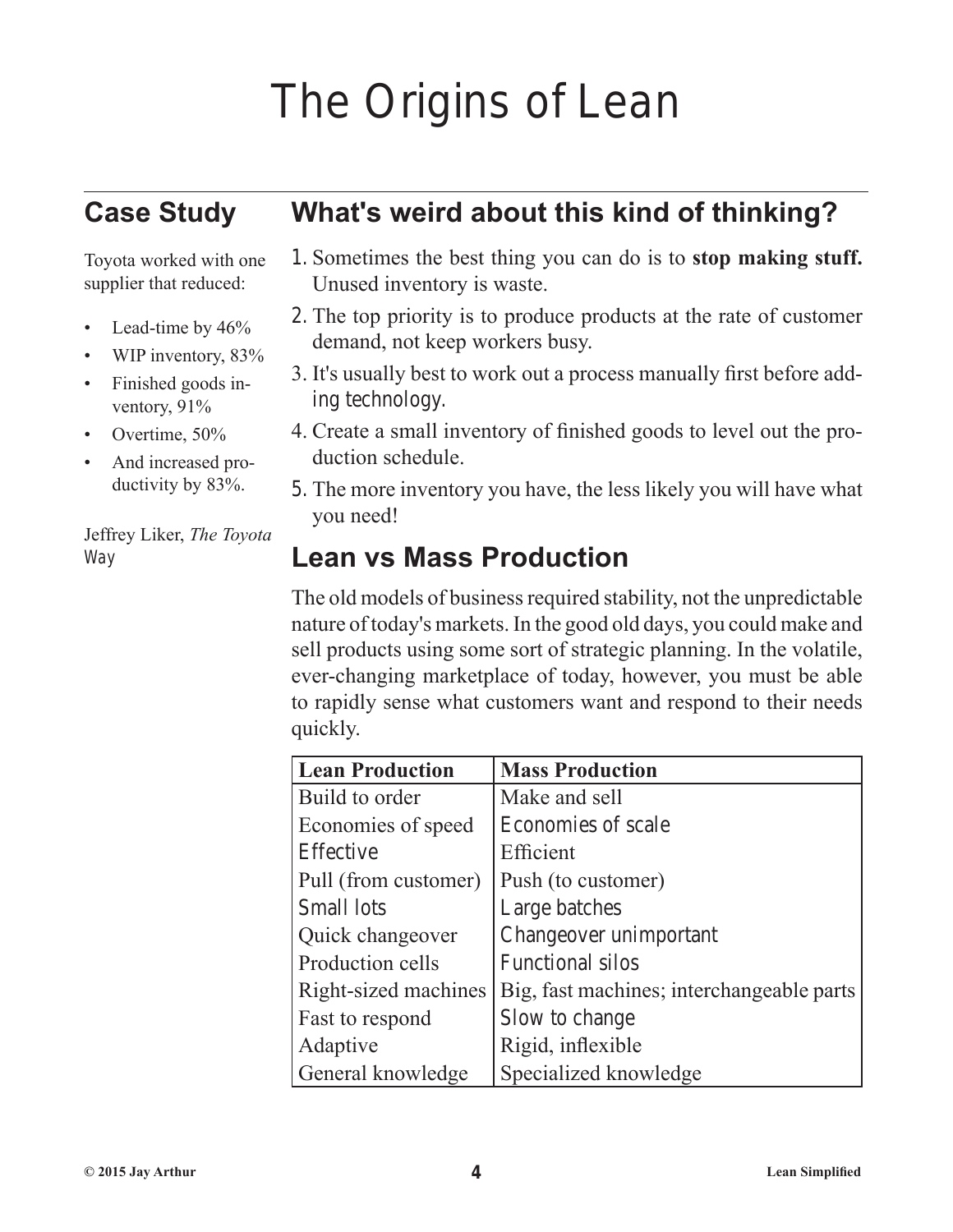# You Already Understand Lean

### **Case Study**

Tesco, a grocery store chain in the U.K. reduced "stock-outs" dramatically while slashing in-store inventories by more than 50%.

In-store inventories are one eighth of the U.S. average.

James P. Womack and Daniel T. Jones, *Lean Thinking*

### **Lean Kitchens**

Kitchens have long been designed as "cells" for food preparation. The refrigerator, sink and stove should form a "V". My kitchen



Food comes out of the refrigerator, gets washed in the sink, cut up on the counter, cooked on the stove, and delivered to the table. Unlike mass production where different silos would be put in charge of frozen and refrigerated food, washing, cutting and cooking, there's usually only one cook that handles each of these steps. Each meal is a small "lot". We never cook in batches big enough for the entire week. Limited inventories of raw materials are replenished by a trip to the supermarket.

### **The Fast Food Experience**

If you walk into a Subway, your sandwich is created right in front of you and it's ready when you pay. In contrast, have you ever been to a restaurant where you place your order, pay and then stand in a crowd of other people waiting for their sandwich? The crowd forms right in front of the soda machine and the door to the bathroom, creating bottlenecks.

### **Lean Management**

In the *Organized Executive*, Stephanie Winston suggests that the best way to handle anything that crosses your desk is to TRAF it: toss it, refer it, act on it or file it. This is the essence of lean thinking and one piece flow.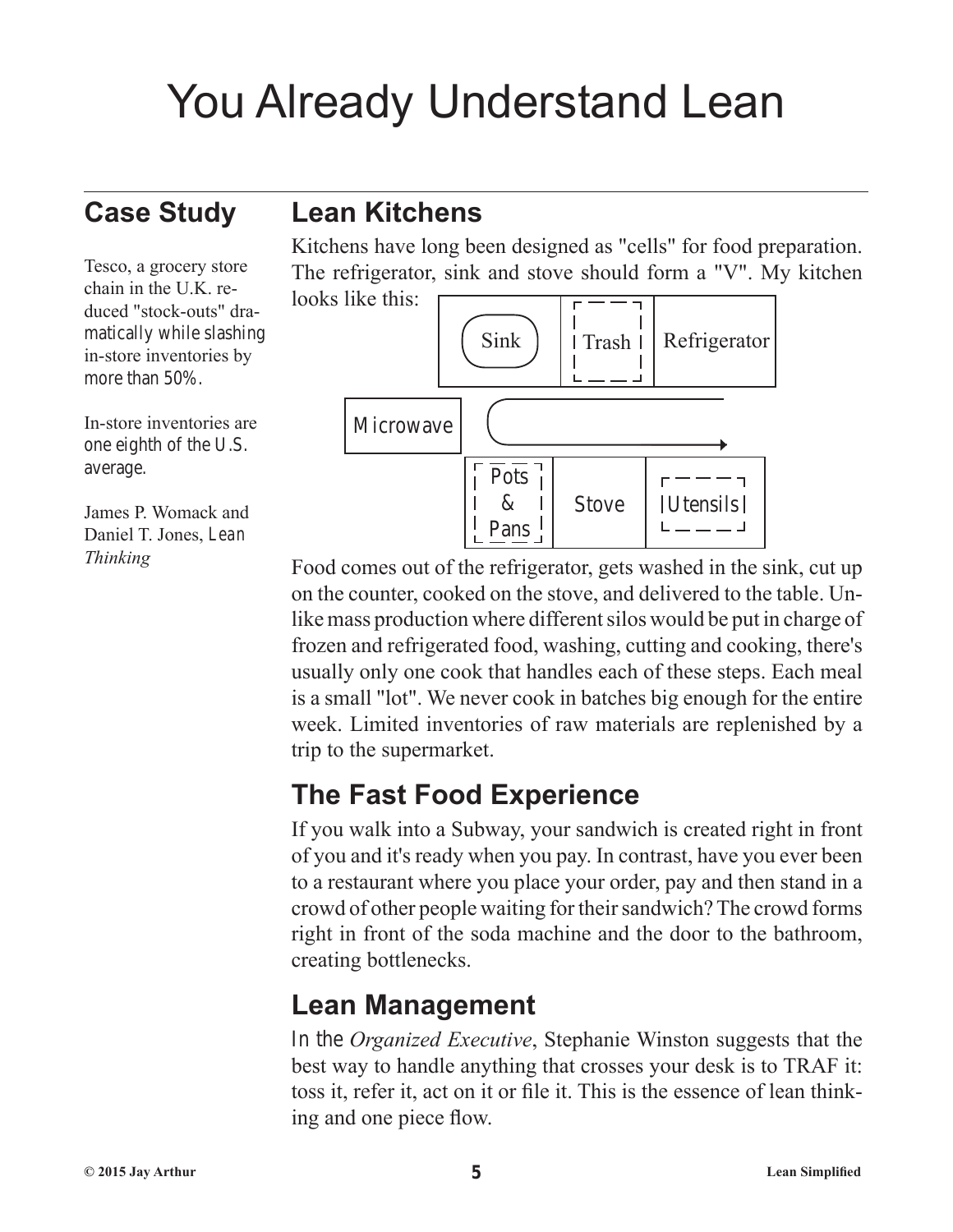# **Creating Value**

### **Case Study**

Freudenberg-NOK used lean to increase productivity by 56% and reduce space by 13% in their vibration damper factory.

James P. Womack and Daniel T. Jones, *Lean Thinking*

The starting point for implementing lean is the concept of value and the value stream. Value is defined by the customer, not the company, business unit, manager, or employee. When I worked in information technologies, for example, programmers often focused on cool, new technology, not on what was fast, proven and effective for the customer. Craftsmen bear allegiance to their craft, not to their customer.

Since most businesses have grouped work together into functional silos, the definition of value is often skewed by each silo. While each silo attempts to optimize its own operation, tremendous waste is created by failing to optimize the overall flow of products and services.

#### **Value Streams**

The value stream includes every activity required to deliver a product or service. Sadly, only about 5 percent of any non-lean process adds value; 95 percent is non-value added effort and delay—what Toyota calls muda (waste).

Most people find this hard to believe, but when you take the perspective of the product or service and notice how long you sit around waiting for something to happen, how many things go wrong and have to be reworked, you get some idea of the waste in the process.

All of this delay and rework can be eliminated using Lean and Six Sigma.

The goal is to line up all of the essential steps into a continuous flow with no wasted motions, interruptions, batches or queues. When you do, *the amount of people, time, technology, space, and inventories required can be cut in half*.

To do this, start by listening to the voice of the customer and evaluating how all of your activities support their needs. The Lean Six Sigma tool for doing this is called the Voice of the Customer matrix.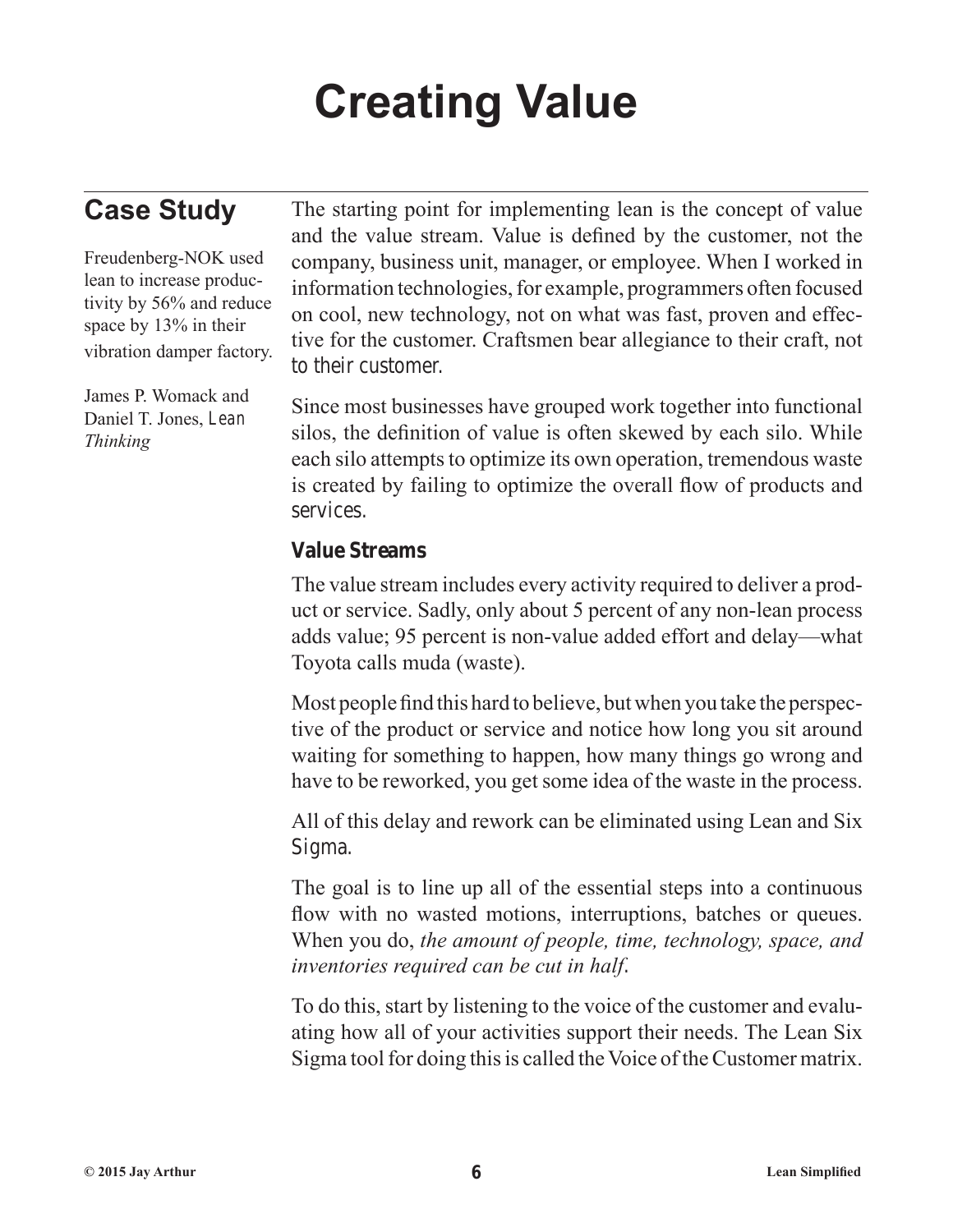# Establish the Voice of the Customer

### **Why?**

### **When?**

Before taking action to reorganize the work flow.

### **How?**

- 1. Enter key customer voice statements on left. Rate the importance from 1 (low) to 5 (high).
- 2. Identify and enter key business functions along the top.
- 3. For each center box, rate the "how" (top) to the "what" (left). Multiply times the importance to get the total weight.
- 4. Highest scores show where to focus your improvement efforts.

*Sense-and-respond does not always mean listenand-comply.*

Stephan Haeckel, *Adaptive Enterprise* Gather the customer's needs and wants as a basis for establishing objectivess.





QI Macros Vocmtrx.xlt template for Excel) (QI Macros Vocmtrx.xlt template for Excel)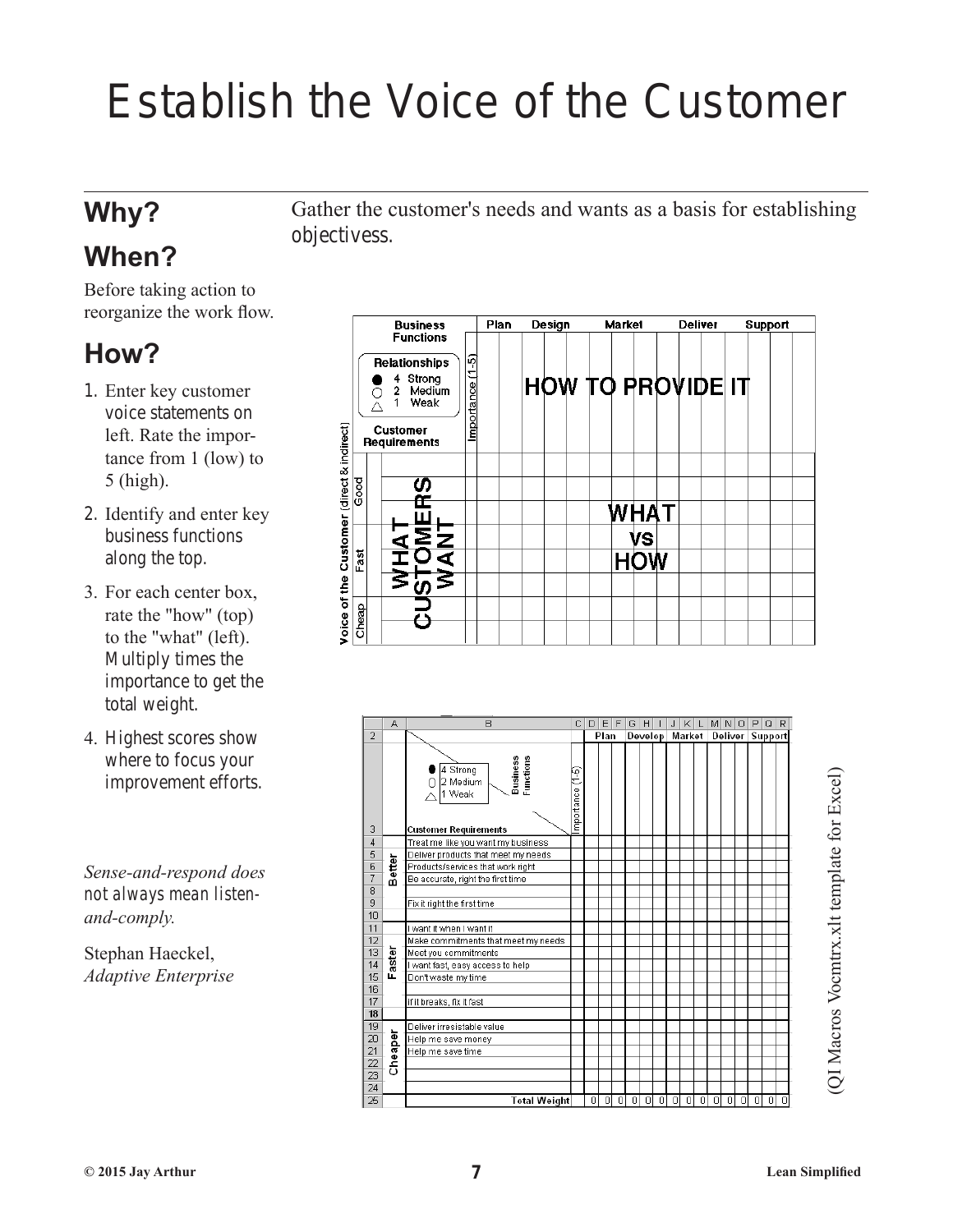# **The Eight Speed Bumps of Lean**

### **Case Study**

In 2004, GM announced reduced production for 2005 because of unsold inventories of 2004 cars and trucks.

### **The Three M's**

Toyota focuses on the three M's:

**Muda**: Waste

**Muri**: Overburdening of people or machines

**Mura:** Unevenness

### **The Eight Mudas**

**Muda**—non-value added waste—is any activity which absorbs money, time, and people but creates no value.

**1. Delay:** Don't you hate standing in line? So do your products or services. Are they always waiting for the next value-adding process to start?

Don't you hate waiting on your computer to boot up? So do employees. Are they waiting for missing parts or late meeting attendees?

- **2. Overproduction:** The most common type of waste which creates inventories that take up space and capital.
- **3. Waste and rework** caused by defects and deviation.
- **4. Non-value added processing:** Why have people watch a machine that can be taught to monitor itself? Why do unnecessary work?
- **5. Transportation/unnecessary movement** of work products. When you break down the silos into cells, the work products don't have to travel so far between processes.
- **6. Inventory (excess)** caused by overproduction or warehousing raw materials.
- **7. Movement (unnecessary)** of employees. Are parts and tools too far from where they're needed? (Have employees wear pedometers to measure daily travel; you'll be surprised by the miles they travel in non-lean workspace.)

#### **8. Employees unused creativity**

When you rearrange your production floor into production cells with right-sized machines and quick change-over, **you can quickly reduce most of these common kinds of waste by 50-90 percent**.

The simplest way to begin to move toward lean is to map the value stream and analyze each element for non-value added work, then redesign the flow to eliminate as much of the non-value added work as possible and standardize the ongoing process.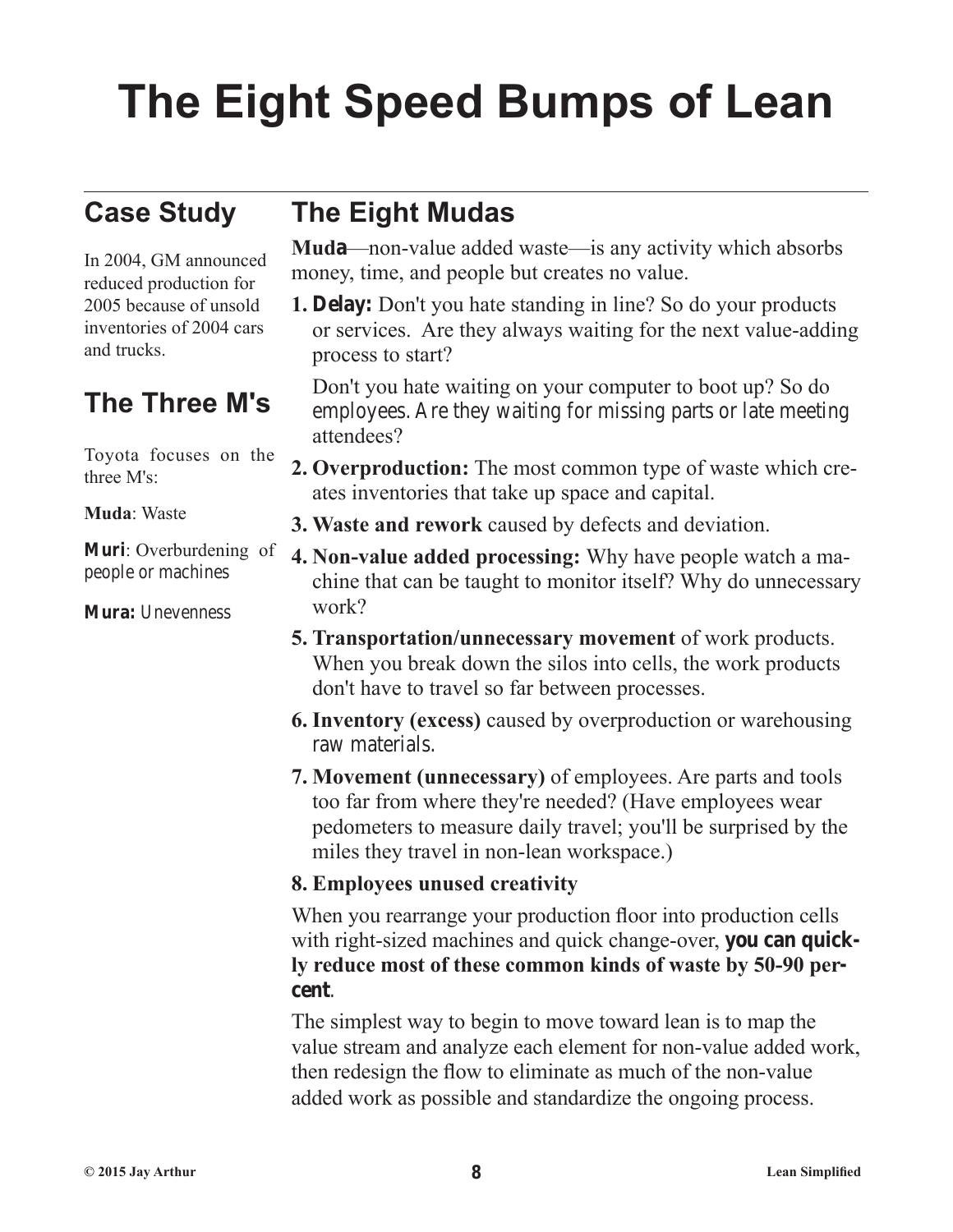### The Antidote to Waste

### **Case Study**

### **The Five S's**

I worked with one hospital lab. In a lab of 2,400 sq. ft. the team threw out two dumpsters of unused and out of date equipment and supplies.

**To remove the waste, we turn to the five S's.** The principles of reorganizing work so that it's simpler, more straightforward, and visually manageable are:

- **1. Sort:** Keep only what is needed. Pitch everything else. The workplace often becomes cluttered with products, tools, and waste materials that don't really belong there. Get rid of them.
	- Sort through everything in the target area: What is it for? Why do we have it? How often is it used?
	- Remove or red tag unnecessary material or unnecessary equipment.
	- During the sort, move all items to appropriate holding place.
- **2. Straighten**: A place for everything and everything in its place. Establish standardized places for incoming raw materials, tools, etc.
	- Determine the location for needed items. Move higher usage items closer to the user; put information and tools at "arms length."
	- Make it obvious where things belong: labels, sign-boards, maps, and outlines or shadows.
- **3. Shine:** Clean machines and work area to expose problems.
	- Determine what needs to be cleaned.
	- Find proper cleaning equipment (5S tool kit).
	- Establish cleaning schedule.
	- Define responsibility for common areas.
- **4. Standardize**: Develop systems and procedures to monitor conformance to the first three rules. (This includes the define and measure aspects of Six Sigma's DMAIC.)
- **5. Sustain:** Maintain a stable workflow. (This includes the Analyze, Improve, and Control phases of Six Sigma.)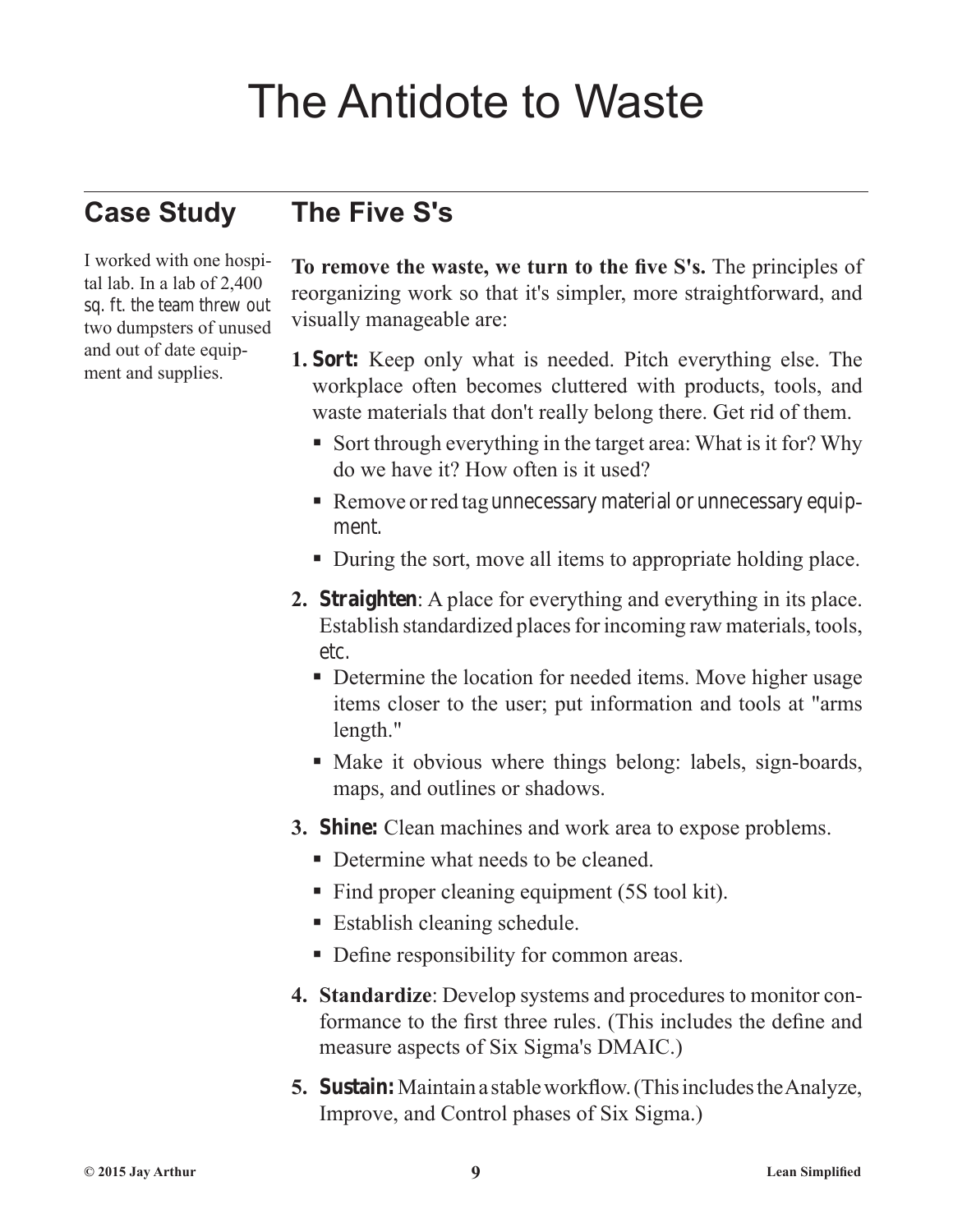# **Pull vs Push**

### **Case Study**

Using "pull," Bumper Works reduced elapsed time from arrival of a flat sheet of steel to the shipment of a finished bumper from 28 to 2 days.

James P. Womack and Daniel T. Jones, *Lean Thinking*

When I was 14, my father taught me how to shoot trap. In trap or skeet shooting, you stand at a position, and load your Remington Wingmaster 20 gauge shotgun. After you shout "pull" a clay target flies from the trap—left, right, or straight away. Then you do your best to break the target with a single shot.

Notice that nothing happens until you (the customer) "pull" the clay target from the trap. Compare this with mass production that produces large batches of finished inventory in anticipation of future demand.

I call this "Field of Dreams" thinking: *If you build it, they will come*. Unfortunately, customers increasingly want products customized to their needs delivered when they need it, not when you can deliver it. What we need instead is "Field of Reality" thinking: *When they come, you will build it fast and right the first time*.

Instead of producing inventory for projected demand, pull thinking forces you to produce parts and products when the customer actually orders them. If a customer orders a car, for example, it should kick off a series of requests for a frame, doors, tires, engines, etc. which should kick off a series of requests for raw materials, and so on.

In Tokyo, for example, you can place a custom order for a Toyota and have it delivered within five days.

Pull means that no one produces anything until a customer asks for it, but when they do, you make it very quickly. This is accomplished by implementing one-piece flow.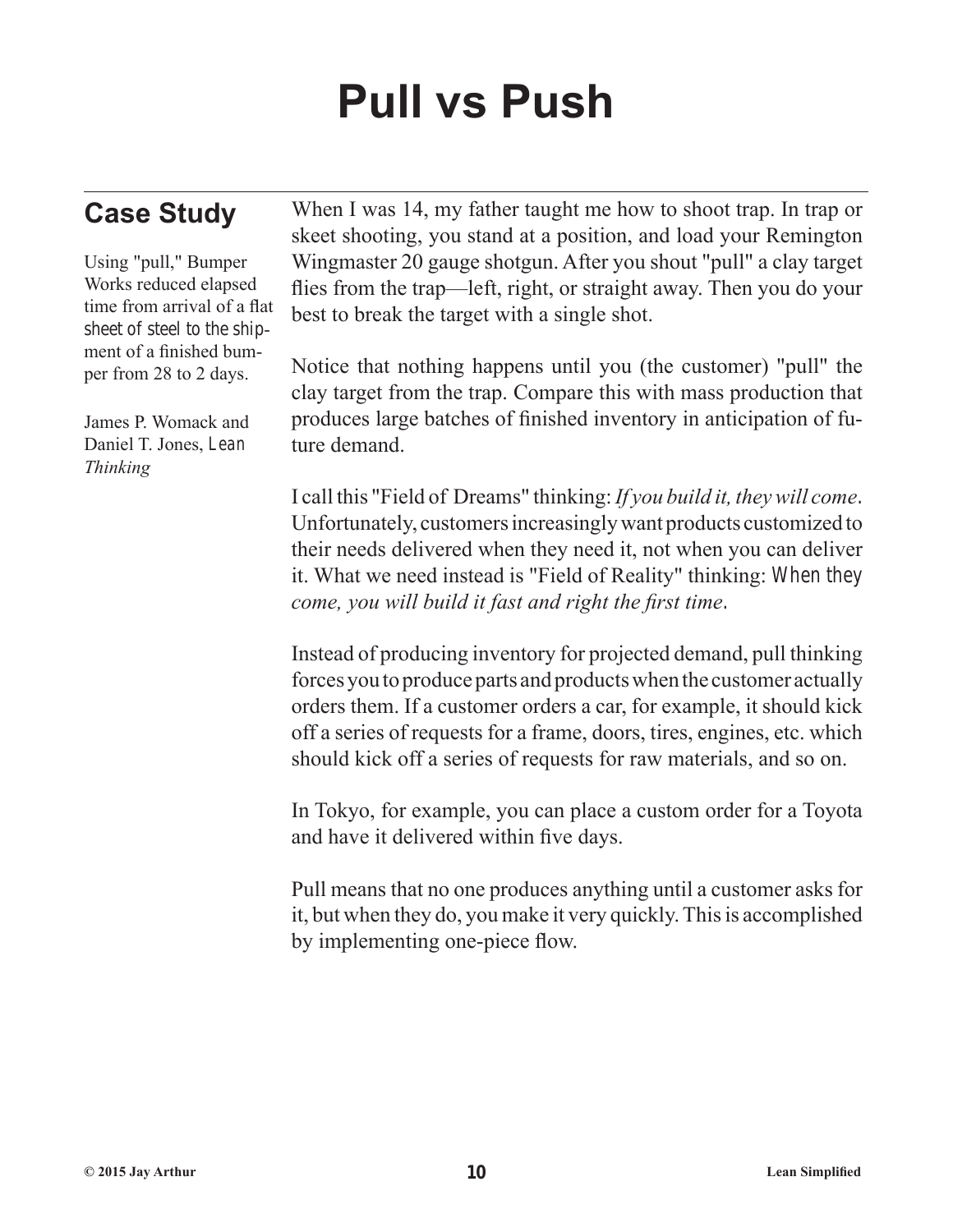# **Redesigning for One Piece Flow**

### **Benefits:**

- 1. Builds in quality
- 2. Creates flexibility
- 3. Increases productivity
- 4. Frees flow and space
- 5. Improves safety
- 6. Improves morale
- 7. Reduces inventory

The trick is eliminating all of the delay between value-adding steps and lining up all of the machines and processes so that the product or service flows through the value channel without interruption.

Mass production and large batches ensure that the product will have to sit patiently waiting for the next step in the process.

The mental shift required to move from mass production to lean thinking is to focus on continuous flow of small lots.

### **The Redesign Process**

- **1. The first step** is to focus on the part, product or service itself. Follow the product through its entire production cycle. In a hospital you would follow a patient through from admission to discharge. In a printing company, you'd follow a job from start to delivery. In a manufacturing plant, you'd follow the product from order to delivery.
- **2. The second step** is to ignore traditional boundaries, layouts, etc. In other words, forget what you know.
- **3. The third step** is to realign the work flow into production "cells" to eliminate delay, rework, and scrap.
- **4. The fourth step** is to "right size" the machines and technology to support smaller lots, quick changeover, and one-piece flow. This often means using simpler, slower, and less automated machines that may actually be more accurate and reliable.

**The goal of flow** is to eliminate all delays, interruptions and stoppages, and not to rest until you succeed.

#### **Common measures of flow:**

- Lead (or cycle) time: time product stays in the system
- Value-added ratio: (Value-added time)/(lead time)
- Travel distance of the product or people doing the work
- Productivity: (people hours)/unit
- Number of handoffs
- Quality rate or first pass yield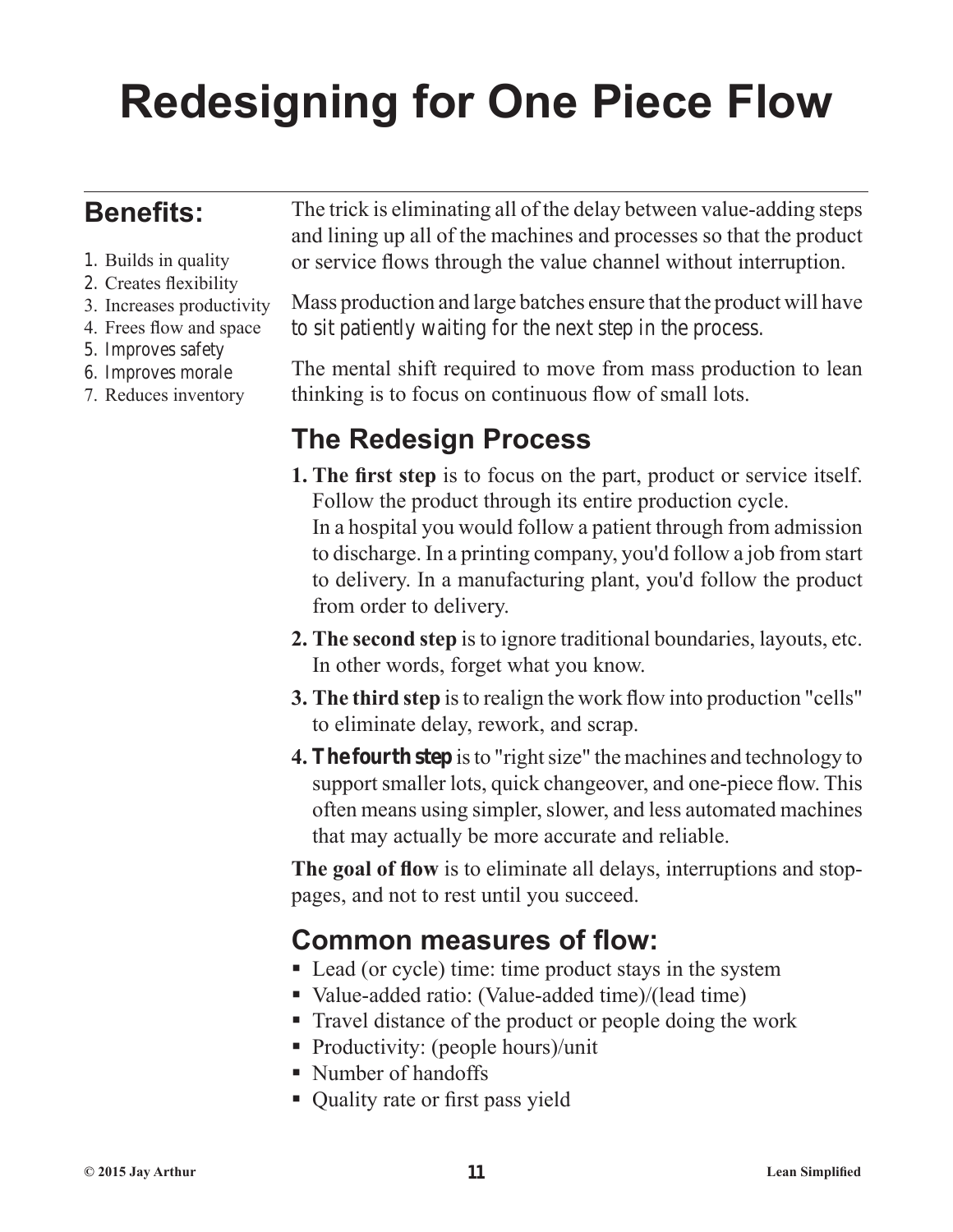# Spaghetti Diagrams

### **Why?**

### **When?**

To define existing flow before redesigning it.

### **How?**

- 1. Use square Post-it™ notes to lay out floor plan of machines or processing stations.
- 2. Draw arrows to show movement of product or service through the floor plan
- 3. Assess how many times each processing station is used. Is the highest volume closest to incoming materials or products?
- 4. Identify ways to redesign the flow to reduce unnecessary movement of materials.

Define the existing processing layout as a basis for improvement.

Here's an example from a hospital laboratory. There are five main processing areas: hematology, chemistry, coag, urinary analysis (UA), and microbiology. Many of these areas have both automated analyzers and manual processes.



Notice that although HEMO has 300 orders a day, it's farther from the pneumatic tube than UA which only has 48. Moving HEMO and Micro closer to the tube and UA farther from the tube could reduce unnecessary travel of hundreds of samples.

Once redesigned, the hospital lab saved:

- $\blacksquare$  17% of floor space
- $\blacksquare$  54% of travel time
- 7 hours of delay per day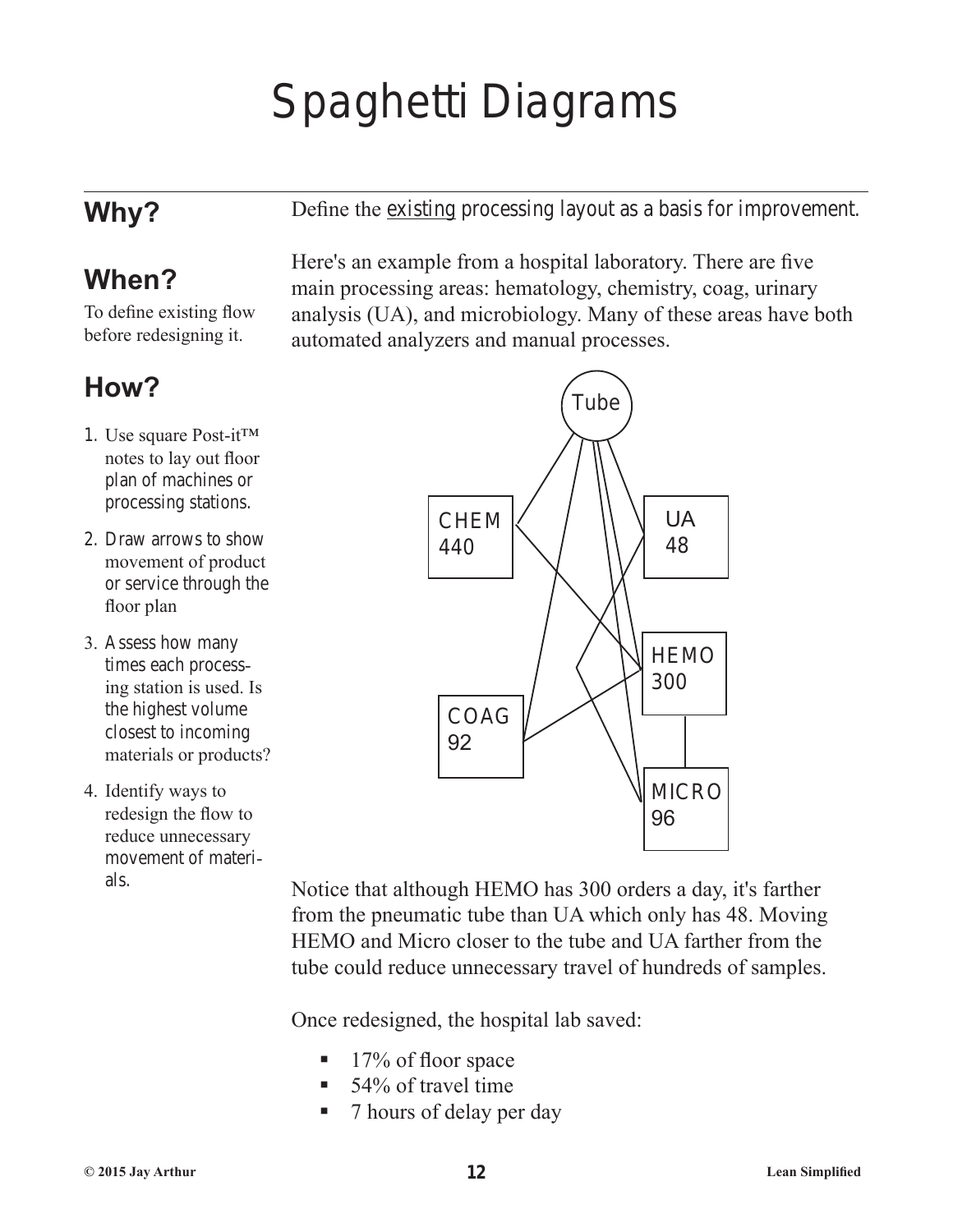# Cells vs Silos



### **Case Study**

Wiremold reduced timeto-market by 75%, space by 50%, cycle time from 28 days to 2 days, and reduced defects by over 40% per year. Changeovers increased from four per day to 30 per day.

James P. Womack and Daniel T. Jones, *Lean Thinking*

In mass production, work is grouped by function into silos and completed batches of product pile up in-between.

**In lean, production flow is organized in cells** that handle the entire production process. A cell is a close, u-shaped arrangement of people and machines in a processing sequence to facilitate flow.

### **Direction of Flow**

When you see diagrams from Toyota and other lean companies, flow goes counterclockwise. While I don't know if this is essential, it does help break up our normal modes of thinking.



In the case of the hospital lab, we rearranged the automated blood processors into one work cell.

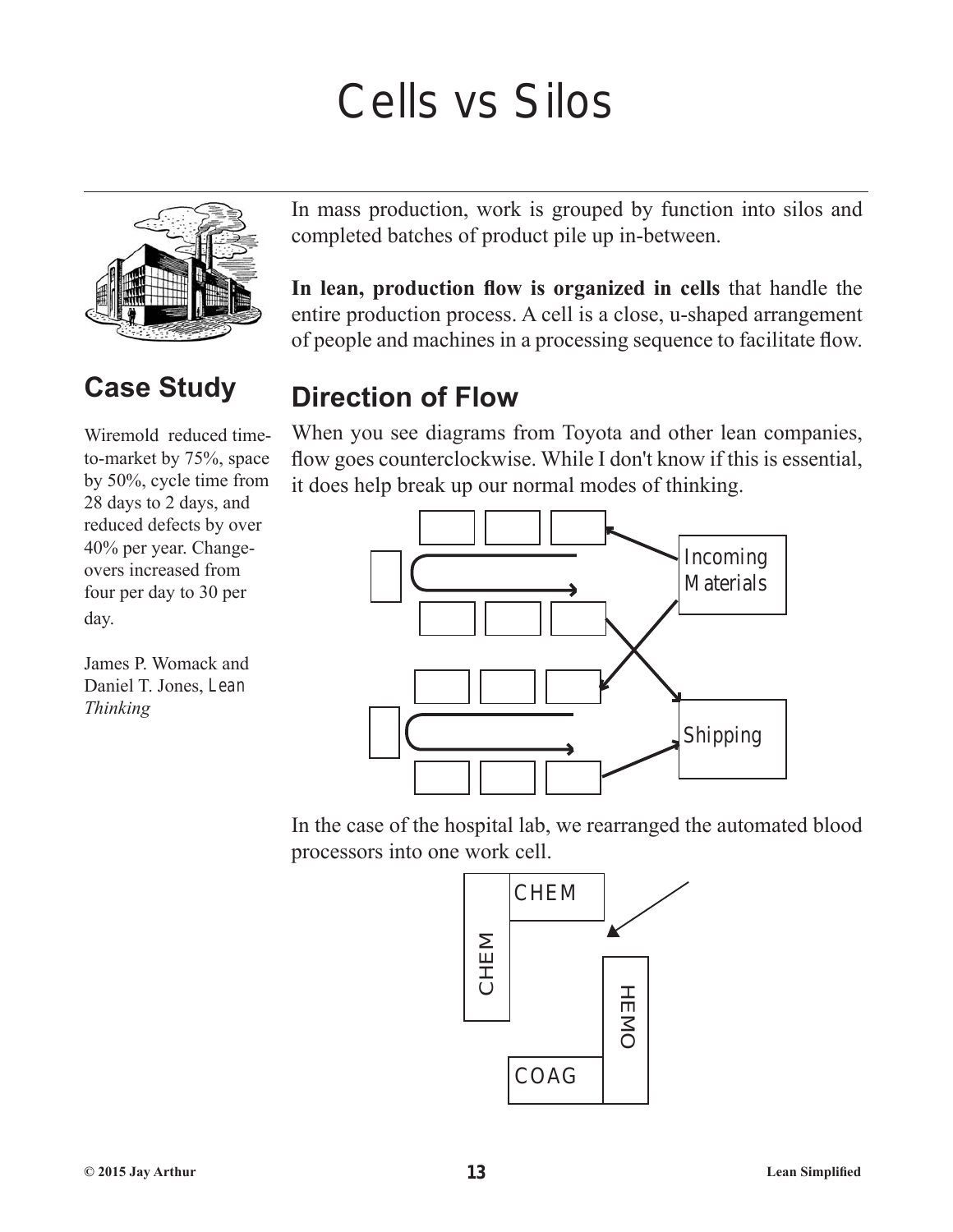# Map the Value Stream

### **Why?**

**When?**

To define existing flow before Value-Added Analysis or after improvement.

### **How?**

- 1. Start with identifying customer needs and end with satisfying them.
- 2. Use square Post-it™ notes to lay out activities.
- 3. Use Arrow Post-its to show delays.
- 4. Place activities in the correct order.
- 5. Identify Inventory levels carried between each step.

### **Case Study**

I worked with one goverment organization that had a process that took 140 days, but there was only 7.5 hours of real work in all 140 days. We reduced it to 30.

Define the existing or improved process as a starting point for stabilization and improvement.

#### **Value Stream Mapping symbols:**

| Process 1<br>$CT = 15$ sec<br>$Crew = 1$<br>$CO = 10$ min<br>Uptime $=$<br>100%<br>Waste = $5%$<br>Available Sec<br>$= 27600$ | Process   | Adding value to the product or service<br>(verb-noun)<br>$CT = Cycle Time$<br>$CO = Change Over Time$<br>Uptime = $0-100\%$<br>Waste = $0-100\%$<br>Available Seconds = $28,800 / 8$ hr shift |
|-------------------------------------------------------------------------------------------------------------------------------|-----------|-----------------------------------------------------------------------------------------------------------------------------------------------------------------------------------------------|
| $100^{\degree}$<br>Units                                                                                                      | Inventory | Amount of inventory carried between<br>process steps                                                                                                                                          |
| 100 Secs                                                                                                                      | Arrow     | Showing the flow and transition                                                                                                                                                               |

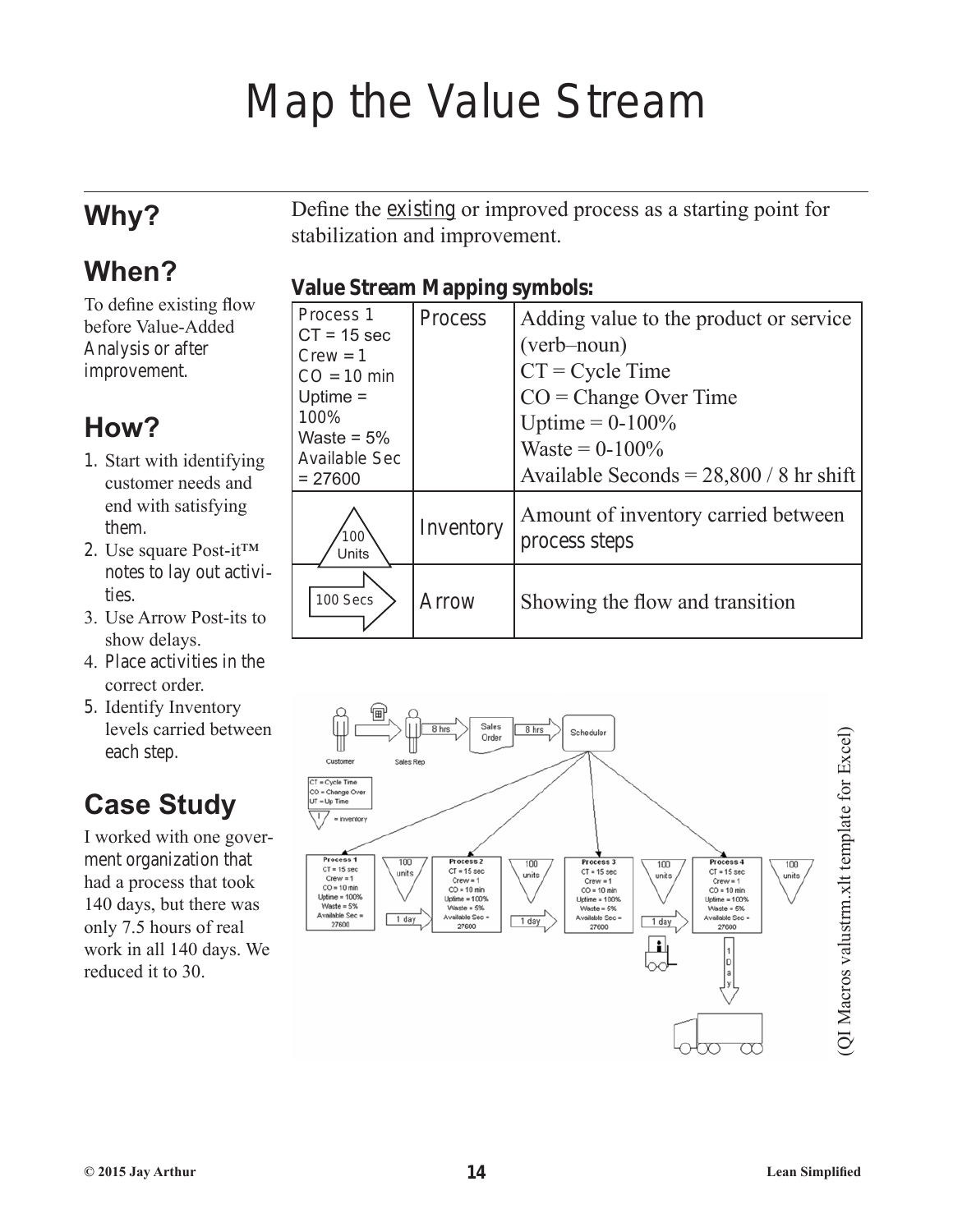### Identify the Non-Value Added Elements

### **Why?**

### **When?**

To slash cycle time and double your speed.

### **How?**

- 1. For each arrow, box, and diamond, list its function and the time spent.
- 2. Now become the customer's order and ask:
	- Is the order delayed?
	- Is this inspection necessary?
- 3. Does it "add value," or is this just waste or rework?
- 4. Most of the delay is in the arrows. How can delays be eliminated or shortened to accelerate your productivity?

Identify the wait time, walk time, waste, rework, and delay that can be eliminated from the process.

|                    | ΤŌ,                                                                             | E                    | (B)                     | ΙDΪ        | E          |
|--------------------|---------------------------------------------------------------------------------|----------------------|-------------------------|------------|------------|
| $\mathbf{\hat{I}}$ | <b>Value Added Checklist</b>                                                    |                      |                         |            |            |
|                    |                                                                                 | Time Spent           | Adds Value              | Changes    | Right The  |
|                    |                                                                                 | [hours, days,]       | fnot                    | Product or | First Time |
|                    |                                                                                 | weeks.               | inspection or           | Service    | fnot waste |
| 2                  | Activity, Decision, Arrow                                                       | months)              | fix-it work]            | Physically | or rework) |
| 13.                | Claim Received                                                                  | 1 min                | Y                       | Ÿ          | Υ          |
| d.                 | Arrow to Establish Control                                                      | 5 day                | $\overline{\mathbb{N}}$ | Ν          | М          |
| 51                 | Establish Control                                                               |                      | Ÿ                       | Ÿ          | Y          |
| ĪB.                | Arrow to Create Folder                                                          | $10 \text{ min}$     | M                       | Ν          | Ν          |
| Ŧ                  | Create Folder                                                                   |                      | Ÿ                       | Ÿ          | Ÿ          |
| 131                | Arrow to Need Evidence?                                                         | $25 \text{ days}$    | М                       | Ν          | Μ          |
| IJ.                | Need Evidence? (inspection/decision)                                            | $3 \text{min}$       | М                       | М          | Y          |
| 101                | No: Arrow to Exam Needed?                                                       | $2 \text{ days}$     | М                       | М          | М          |
| 11                 | Yes: Arrow To Request Evidence                                                  | Tday                 | Μ<br>Ÿ                  | Ν<br>Ÿ     | Ν<br>Ÿ     |
| 12.                | Request Evidence                                                                | 45 min               |                         |            | М          |
| 18<br>14.          | Arrow to Evidence Received?<br>90<br>Evidence Received?                         | 60 days              | Ν<br>М                  | Ν<br>Ν     | Y          |
| 151                | 'Days<br>No: Arrow to Provide Letter                                            | 5-10 days            | м                       | м          | Ν          |
|                    | [16] Yes: Arrow to Exam Needed?                                                 | 2 days               | Ν                       | Ν          | М          |
| 17                 | Provide Letter                                                                  | $30 \,\mathrm{min}$  | Ÿ                       | Ÿ          | Y          |
|                    | 18 Arrow to Exam Needed?                                                        | 30 days              | Ν                       | Μ          | м          |
| $19-1$             | Exam Needed? (decision)                                                         | $15 \text{ min}$     | Y                       | Ÿ          | Y          |
|                    | 2011 No: Arrow to Rate Claim                                                    | $\ddot{\phantom{1}}$ | М                       | Ν          | Ν          |
| ଧା                 | Yes: Arrow to Request Exam                                                      |                      | М                       | N          | M          |
|                    | [22]] Request Exam                                                              | 1hour                | Ÿ                       | Ÿ          | Ÿ          |
|                    | $=$ 36<br>23 Arrow to Exam Complete?                                            |                      | Ñ                       | Ñ          | М          |
|                    | 24 Exam Complete? [decision]<br>Days                                            | 25 days              | М                       | Μ          | Y          |
|                    | [25]] No: Arrow to Request Exam_                                                |                      | Ν                       | Ν          | Ν          |
|                    | 26 Yes: Arrow to Rate Claim                                                     | 90-100 days          | M                       | Ν          | M          |
| 27                 | Rate Claim                                                                      | 3 hours              | Ÿ                       | Ÿ          | Ÿ          |
| 28                 | <b>Arrow to Claims Review</b>                                                   | 1 dau                | М                       | Ñ          | Ñ          |
|                    | 29 Claims Review                                                                | 2 days               | М                       | м          | Ϋ          |
|                    | <b>30 Arrow to Error Noted?</b>                                                 |                      | М                       | Ñ          | Μ          |
|                    | 81 Error Noted? (Inspection/decision)                                           |                      | м                       | М          | м          |
| 32 <sub>1</sub>    | No: Arrow to Prepare Award                                                      | 3-14 days            | Μ                       | Ν          | Μ          |
| 331                | Yes: Arrow to Rate Claim (rework) 120                                           | 1 dau                | М                       | Μ          | М          |
| 84                 | Prepare Award<br>Daus                                                           | 15 min               | Ÿ                       | Ÿ          | Ÿ          |
| 185∏               | Arrow to Rating Correction Needed?                                              | $\ddot{\phantom{0}}$ | Ñ                       | Ñ          | Ñ          |
|                    | 86   Rating Correction Needed? [Decision]                                       |                      | Ы                       | м          | Y          |
|                    | 87 No: Arrow to Authorizer Review                                               | $2$ days             | М                       | Ν          | Ν          |
| 881                | <b>Yes: Arrow to Rate Claim frework)</b>                                        |                      | Μ                       | N          | Μ          |
| 39 <sub>1</sub>    | <b>Authorizer Review</b>                                                        | $8 \,\mathrm{min}$   | Μ                       | Ν          | Y          |
| पा ।               | 40 Arrow to Rating Correction Needed?                                           | $\ddot{\phantom{0}}$ | Ν<br>М                  | Ν<br>Ν     | Ν<br>Ν     |
|                    | No: Arrow To Award Correction Needed?<br>[42] Yes: Arrow to Rate Claim (rework) |                      | м                       | Ñ          | м          |
|                    | 图3III Award Correction Needed?                                                  |                      | Ы                       | Ñ          | Ÿ          |
|                    | 熙国 No: Arrow to Authorize Award                                                 |                      | М                       | Ν          | м          |
| 四石仙                | Yes: Arrow to Prepare Award (Rework)                                            | $\ddot{\phantom{0}}$ | Μ                       | Μ          | N          |
| 461                | <b>Authorize Award</b>                                                          |                      | Y                       | Ÿ          | Y          |
| $\mathbb{F}^n$     | Arrow to Mail Award Notice                                                      |                      | Ÿ                       | Y          | Ÿ          |
|                    |                                                                                 |                      |                         |            |            |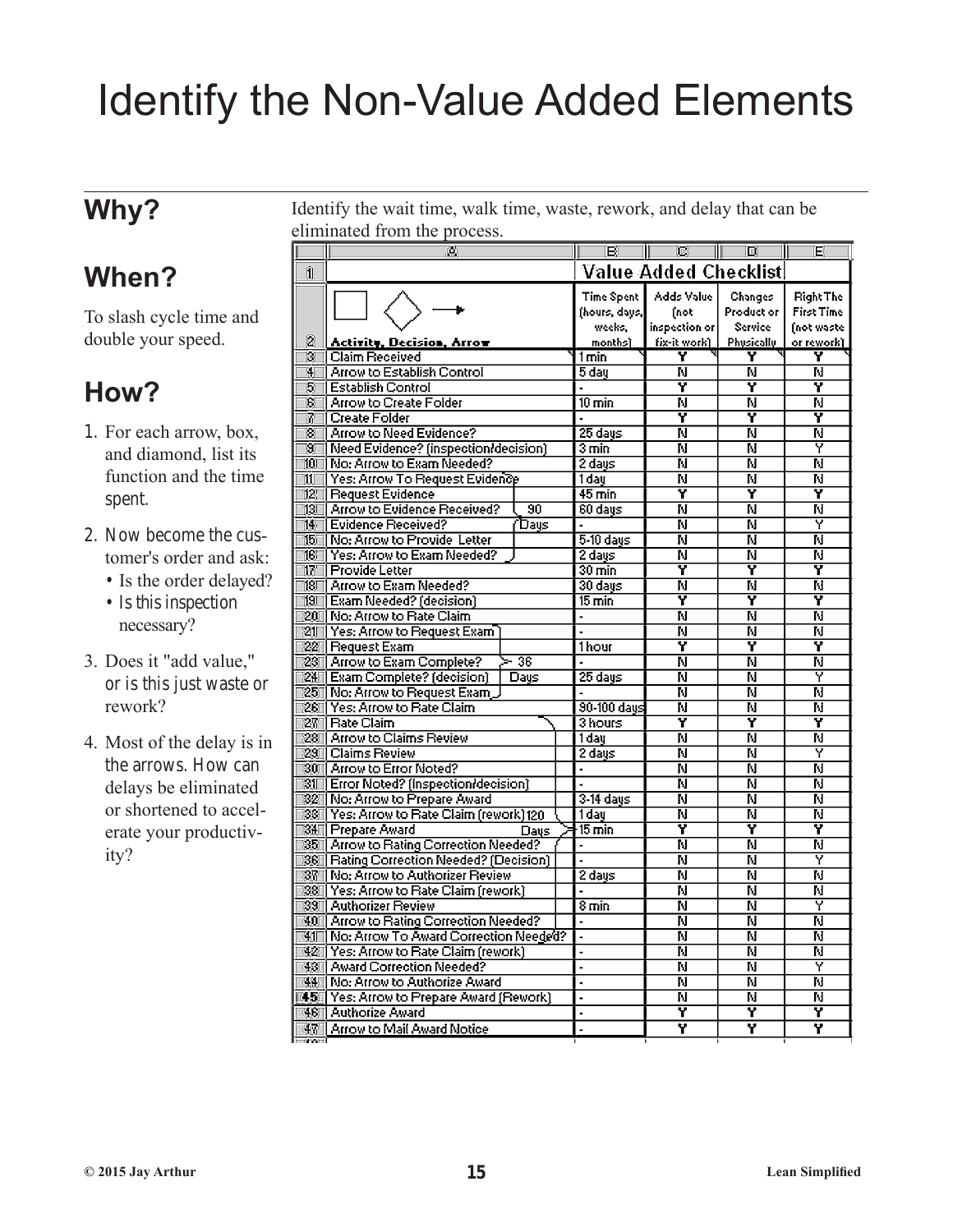# **Standardized Work**

### **Case Study**

I worked with one computer operations group that reduced nightly batch processing from 8 hours to 1 hour by letting the system handle analysis of return codes.

#### **The Sixth "S"**

**Standardized work** consists of three elements: Takt time, sequence, and inventory.

**1. Takt Time** synchronizes the rate of production to the rate of sales. All production is organized around this key measurement. Think of takt time as a speedometer that measures the rate of production.

```
Takt Time = Available hours worked per day
            Required production to meet demand
```
If, for example, the company sells 100 widgets per day and has an eight hour production shift, takt time would be:

```
(8 \text{ hrs} * 60 \text{ min})/(100 \text{ widgets/day}) = 4.8 \text{ min/widget}
```
Higher production causes the muda (waste) of overproduction. Under production causes backorders.

In mass production most groups act like they are race cars trying to produce the most stuff, regardless of whether the next step in the process can use it. In lean production, groups act like train cars that move purposely together.

In one-piece-flow, every step in the process should be producing one widget within the takt time. Lean facilities use andon boards to display actual takt time to allow for immediate adjustments due to changes in sales. Andon boards are like a car's dashboard that show speed (takt time) and warning lights to alert workers to problems.

**2. Sequence of work processes** to minimize the seven types of waste using the five S's: Sort, straighten, shine, standardize, and sustain.

**3. Inventory on hand** required to complete the product.

#### **Leveling**

Of course, once you understand the patterns of demand, you can start to level the production of your product or service. While there might be more cost associated with changeover from one product to the next, these can be minimized by producing small lots every day that mirror actual demand.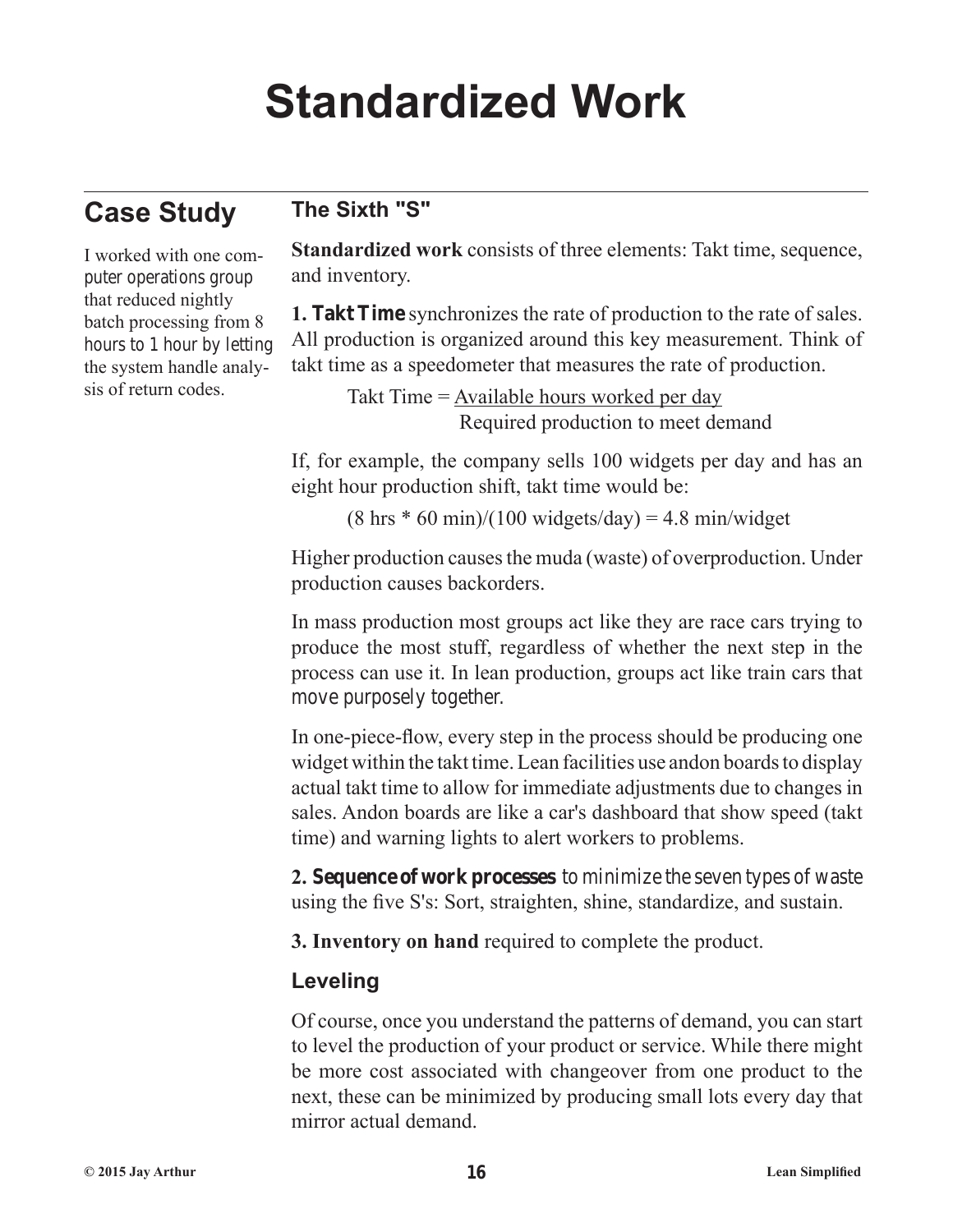# **Lean Problem Solving**

*Seeing and hearing things with your own eyes and ears is a critical first step in improving or creating a breakthrough. Once you start observing carefully, all kinds of insights and opportunities can open up.*

Tom Kelly CEO of IDEO

### **The Seventh "S"**

There is another "S" in lean thinking: **Stop!** Every person on the line has the right to stop production when an error is detected. Stopping production is far cheaper than producing defective parts that simply have to be fixed later.

When the line stops, there are visual signals (trouble lights) on the andon board that show exactly where the process stopped so that problem solving can begin immediately.

### **Production Floor Problem Solving**

**Your goal is to compete against perfection**, not competitors. Here's where Six Sigma comes into play. The idea of *perfection through endless improvements*, is key to lean thinking. **You can't start at perfection, but you can arrive at perfection by iteration.** 

Most problems do not call for complex statistical analysis. Instead, they need painstaking, detailed problem solving.

- **1. Go and see**: Go to where production was stopped.
- **2. Analyze the situation**
- **3. Use one-piece flow and andon to surface problems.**
- **4. Ask "why?" five times**

### **Six Sigma Problem Solving**

Six Sigma can help drill down into more complex problems using data collected from daily operation.

### **How is Lean different from Six Sigma?**

| Lean                             | <b>Six Sigma</b>        |
|----------------------------------|-------------------------|
| Productivity (speed)             | Quality (good)          |
| Eliminate non-value-added effort | Reduce defects          |
| Analysis of flow                 | Analysis of defect data |
| Five S's                         | <b>DFSS</b>             |
| Five Whys?                       | <b>DMAIC</b>            |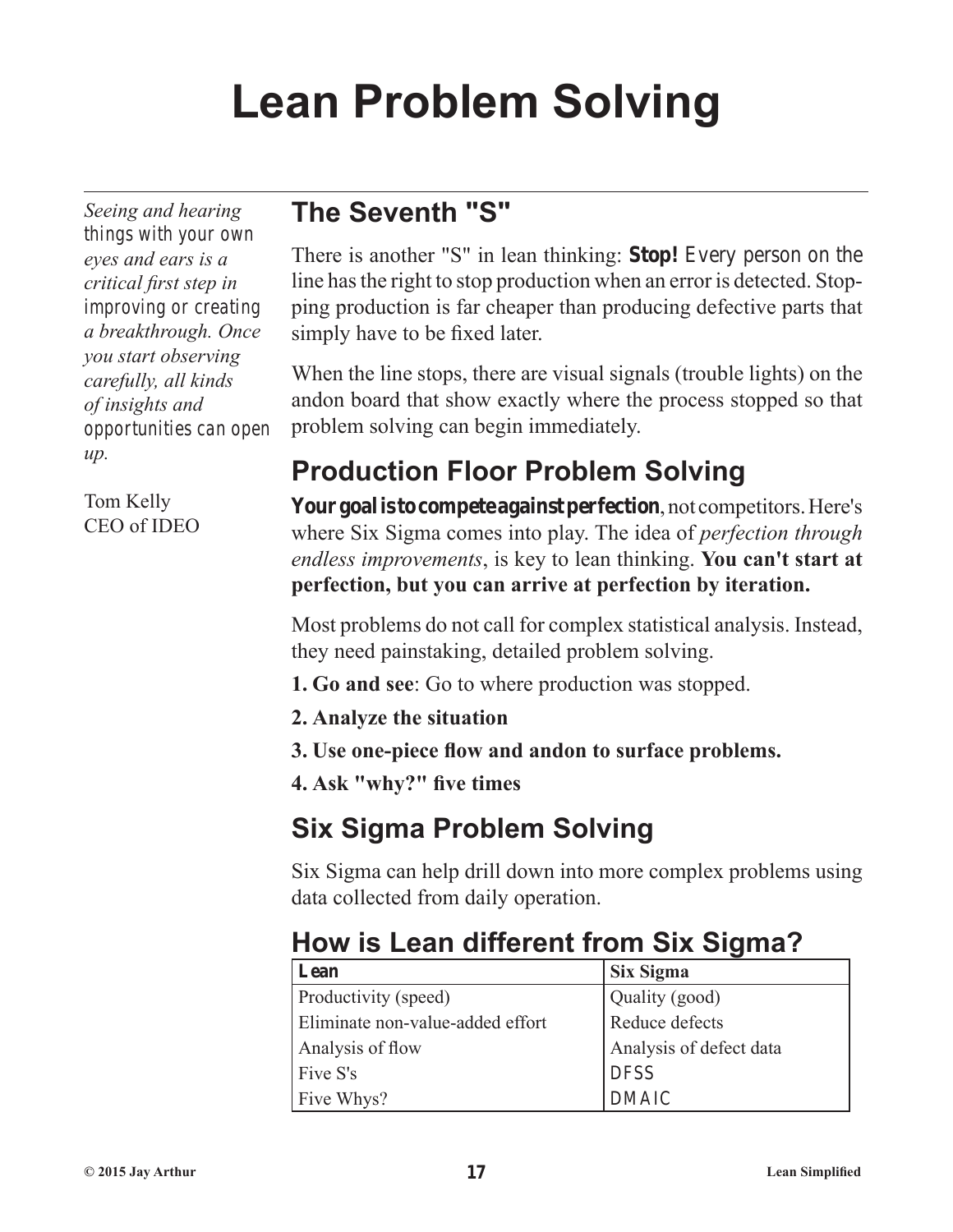### **What to do?**

Lean thinking will invariably free up cash, people, and space.

### **How do I get started?**

The most difficult step is the first one. You will need a change agent, a crisis in a mission critical process (externally or internally generated), and a determination to get results quickly. Then you'll need the determination to keep going. Leaders and employees who thrive on change and continuous improvement are often in short supply.

**Demand immediate results.** Pick a pilot area that's open to change and jump right in. Line up the machines and work steps. Eliminate delays. Slash the inventories. Dramatic reductions in lead times, inventories, space, and defects should be possible in six to twelve months.

**Stay the Course.** It may take five years to fully integrate lean into your business.

- 3 years to get a lean system fully in place.
- 2 years to make it self-sustaining.

### **Develop a scorecard of key measures:**

- Sales/employee (productivity)
- Products delivered on time (customer service)
- Inventory turns
- defects/million (quality)

### **Set big, hairy audacious goals (BHAG)**

- 20% increase in sales per employee
- 50% reduction in defects every year
- $\blacksquare$  100% on-time delivery
- Reduce order-to-ship time to less than a day
- 20 Inventory turns per year
- Reduce time-to-market by 75%
- Reduce costs (hours/widget)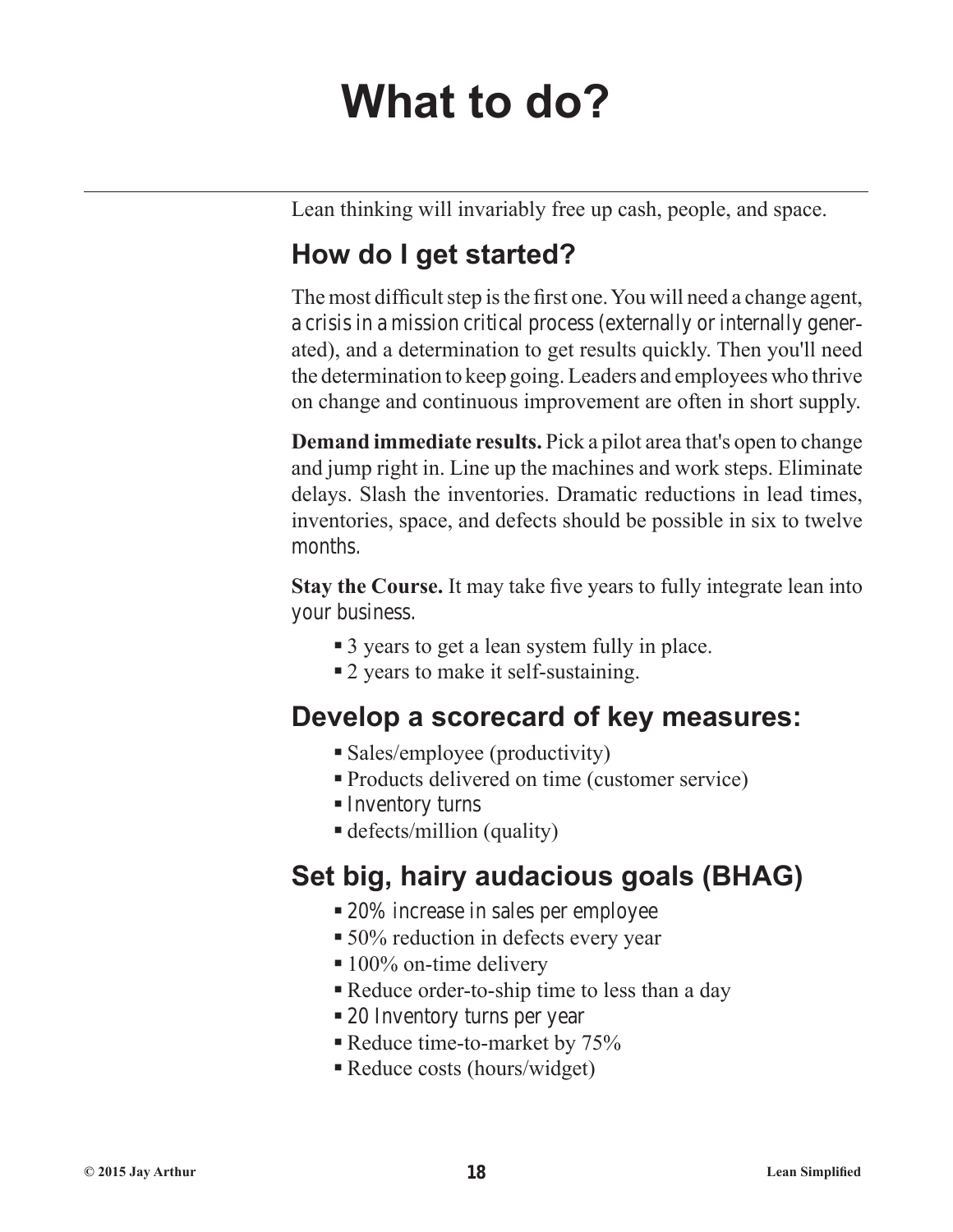# Next Steps

### **Case Study**

Pratt and Whitney rightsized their turbine blade machines which increased actual processing time from 3 minutes to 12, but reduced total cycle time from 10 days to 75 minutes. Parts in process fell from 1,640 to 15. Space reduced by 60%. Total costs cut by 50%.

James P. Womack and Daniel T. Jones, *Lean Thinking*

### **Get Started Immediately**

- Reorganize your company by product family and value stream. Topple the silos and implement flow.
- Move the machines and people into product cells immediately.
- Reduce the number of suppliers.
- Help your remaining suppliers implement "lean."
- Downsize the laggards.
- Two-steps forward and one-step back is okay.
- Devise a growth strategy.
- Kaizen (*i.e.*, improve) each value stream multiple times.
- Teach Lean thinking and Six Sigma skills to each pilot project as you go.
- Right-size your machines and tools.

#### **What can you do with all those people?**

Lean will free up 30% of your staff. The traditional response of downsizing will only make everyone resistant to "lean" and improvement. So let me ask you this: If you could add 30% more people at no cost, what unstarted projects or new lines of business would you pursue that you can't now because you don't have the resources?

#### **What can you do if something goes wrong and sales fall off?**

- 1. Reduce overtime and/or cut the work week.
- 2. Put people to work on improvement projects to save more cash.
- 3. Insource work from suppliers.
- 4. Develop new lines of business to grow revenues.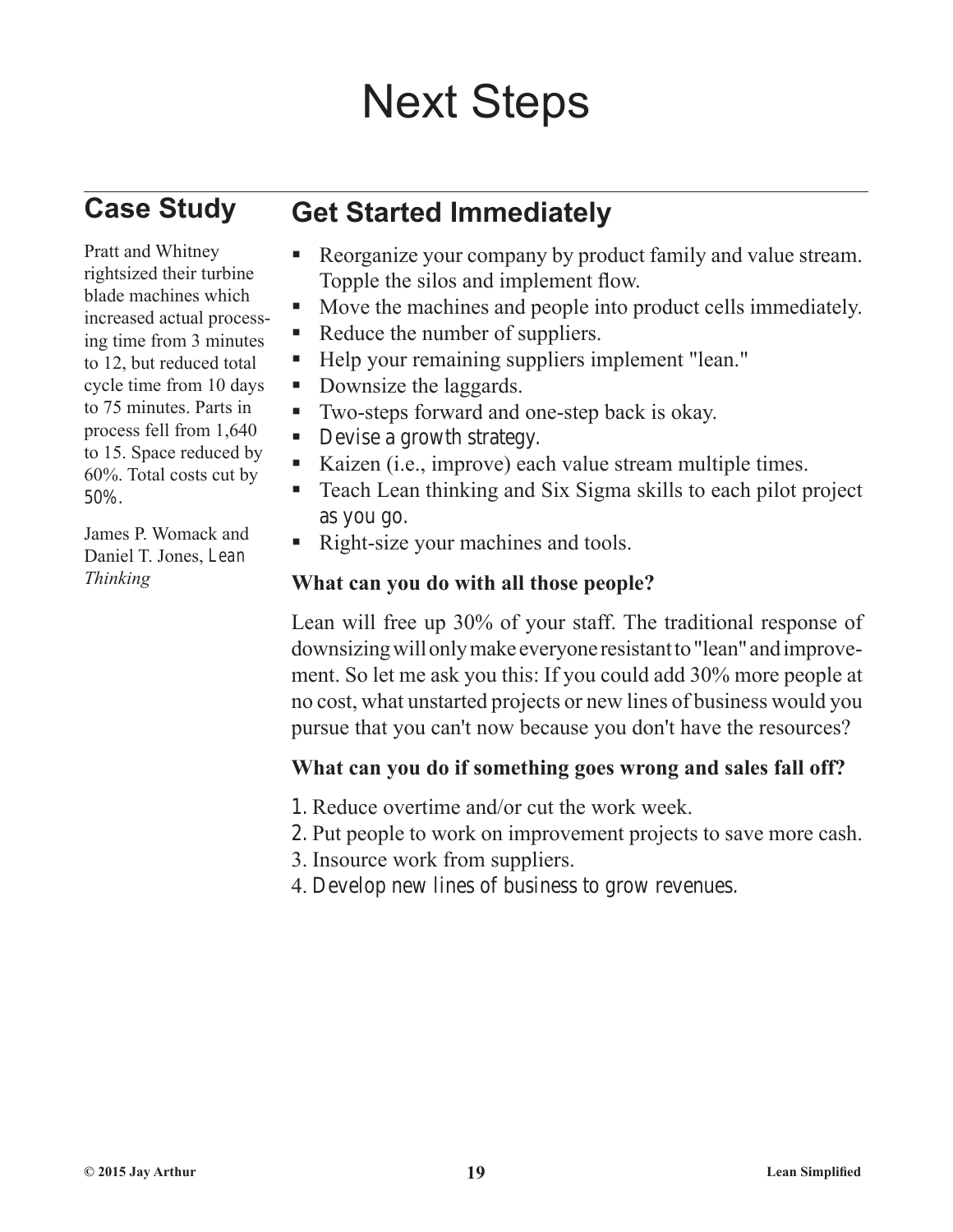### **Glossary**

**Cell:** A close arrangement of people and machines in a processing sequence to facilitate flow.

**Kanban:** Japanese word for card, ticket, or sign. It's a key tool for managing flow in a pull system. In a grocery store, it's the card at the back of the shelf indicating the product is sold out or back ordered.

**Andon:** Visual signal that alerts workers to problems. Andon is like a dashboard with warning lights to alert you to problems.

**Heijunka:** Level out the work load

**Jidoka:** Automation with the human touch

**Takt Time:** A German word for rhythm or meter. In lean, takt is the rate of customer demand. It's like a speedometer.

**Poka-Yoke:** Mistake-proofing a process so that a person cannot make an error.

**Kaikaku:** Radical or revolutionary improvement

**Kaizen:** Continuous incremental improvement